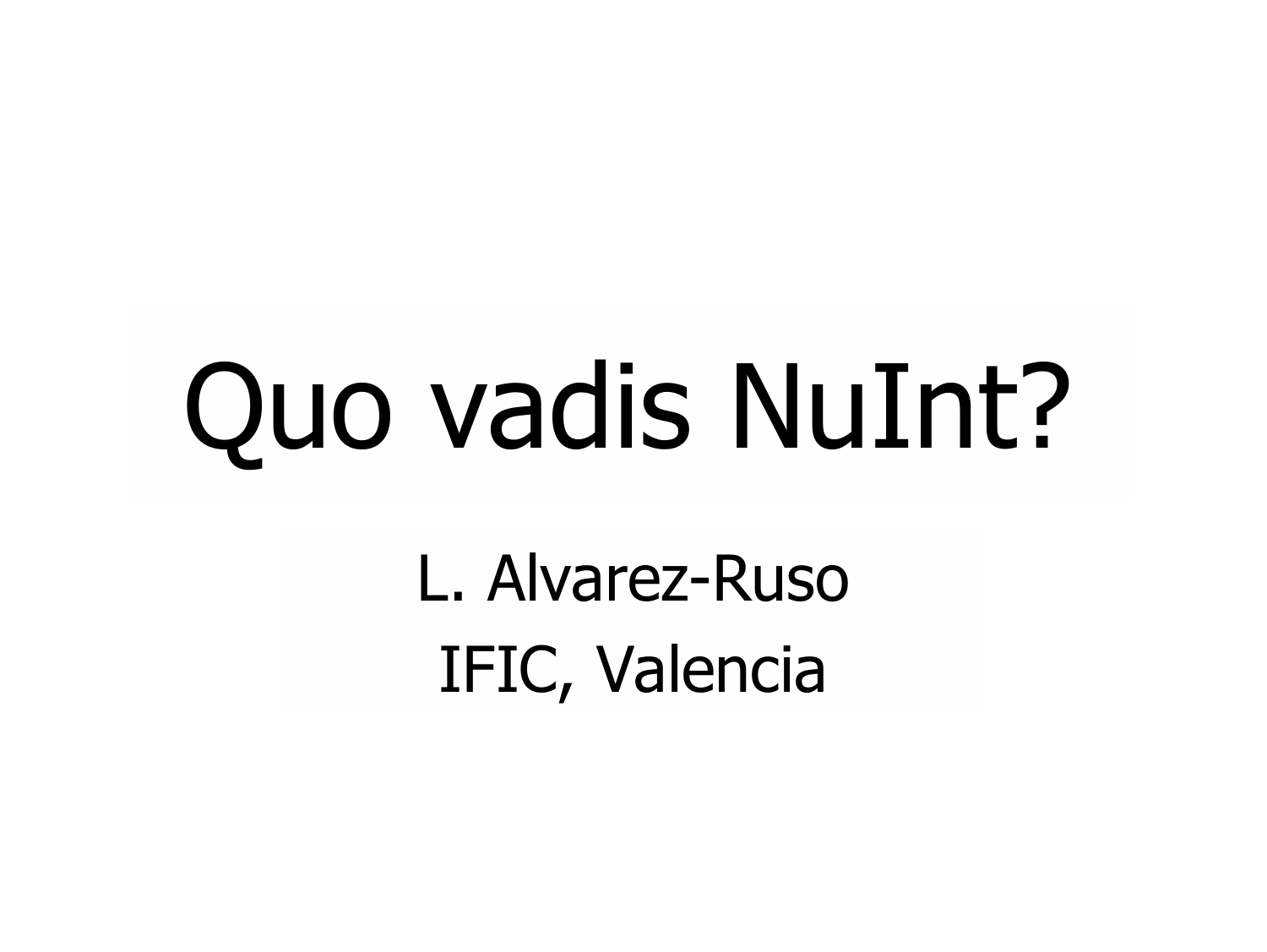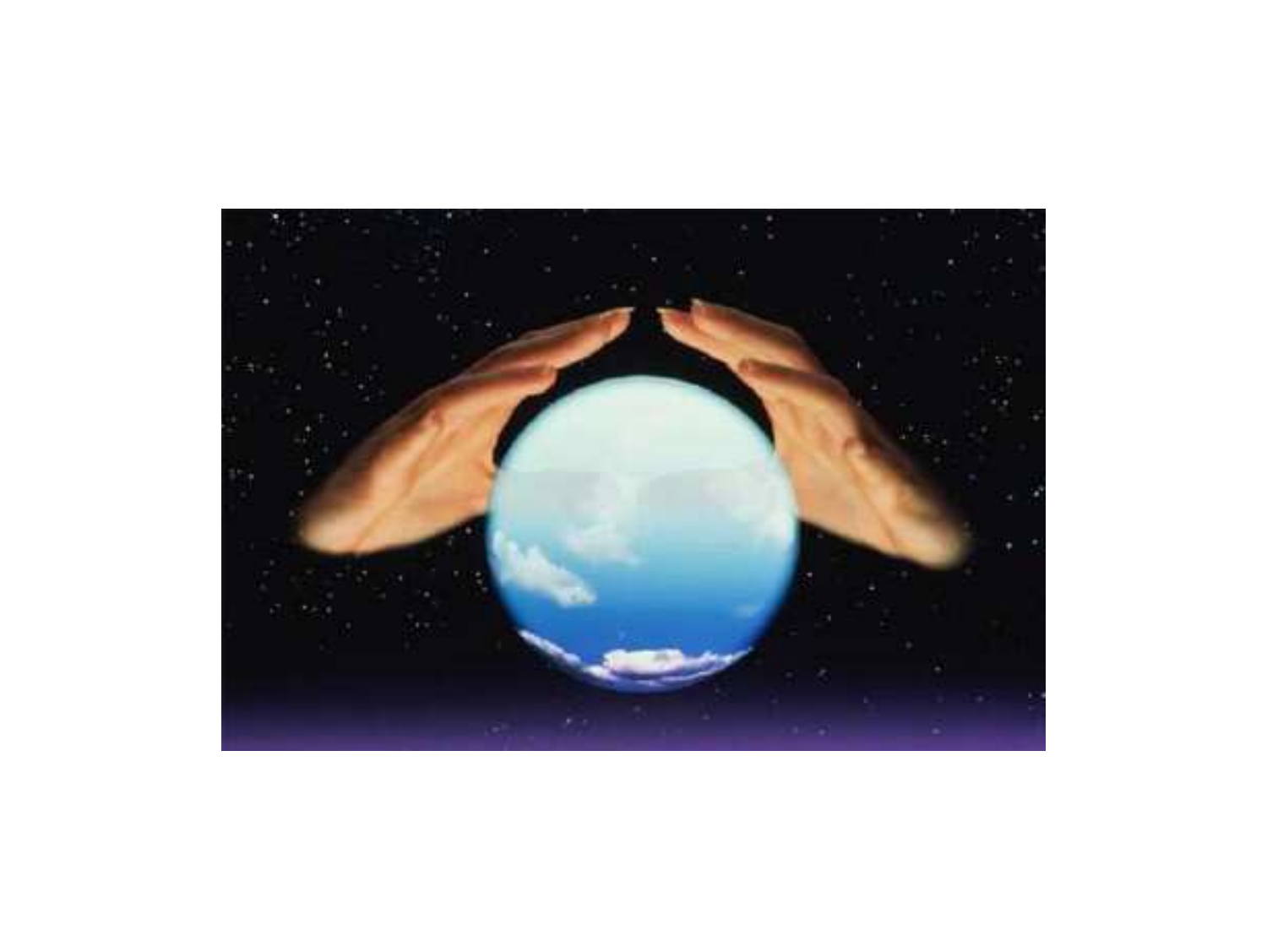### **Outline**

- **QE** scattering
- $1\pi$  production
- $\mathcal{L}_{\mathcal{A}}$ Other inelastic processes
- Shallow inelastic scattering
- a a Deep inelastic scattering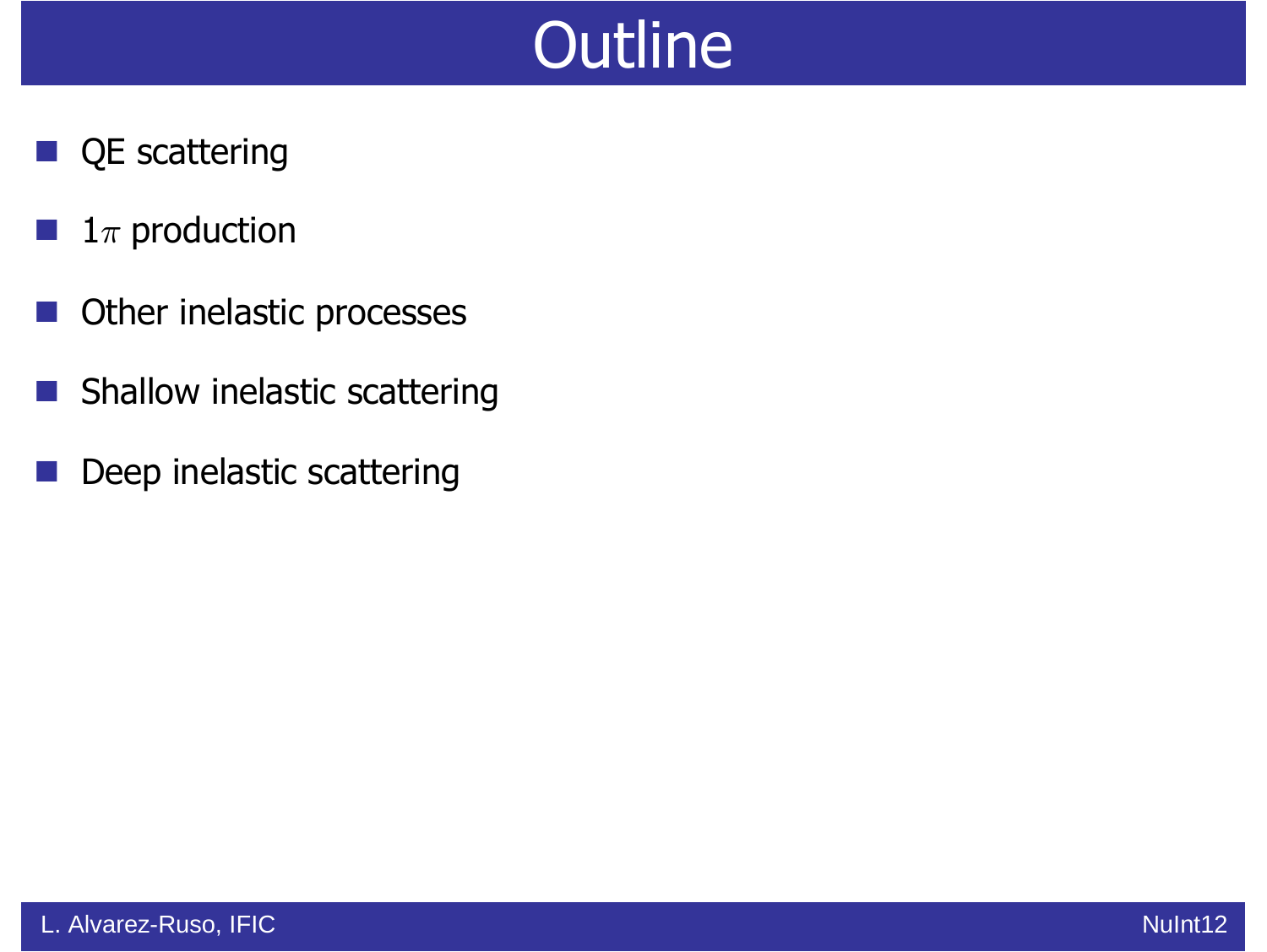- **Service Service** Recent  $M_A$  "measurements":
	- K2K on H<sub>2</sub>O : M<sub>A</sub> = 1.20 ± 0.12
	- **MiniBooNE on**  $CH_2$ **:**  $M_A = 1.35 \pm 0.17$  GeV
	- **MINOS on Fe :**  $M_A = 1.26 +0.12$   $_{-0.10} +0.08$   $_{-0.12}$  GeV
- Previously:

 $M_A = 1.016 \pm 0.026$  GeV  $(\nu d, \bar{\nu} p)$  Bodek et al., EPJC 53 (2008)

moreover

 $M_A^{e}$ ep= 1.069 ± 0.016 GeV from  $\pi$  electroproduction on p Liesenfeld et al., PLB 468 (1999) 20

and after hadronic corrections (ChPT) Bernard et al., PRL 69 (1992) 1877

 $\blacksquare \Rightarrow M_A^{ep} = 1.014 \pm GeV$  at least at low Q<sup>2</sup>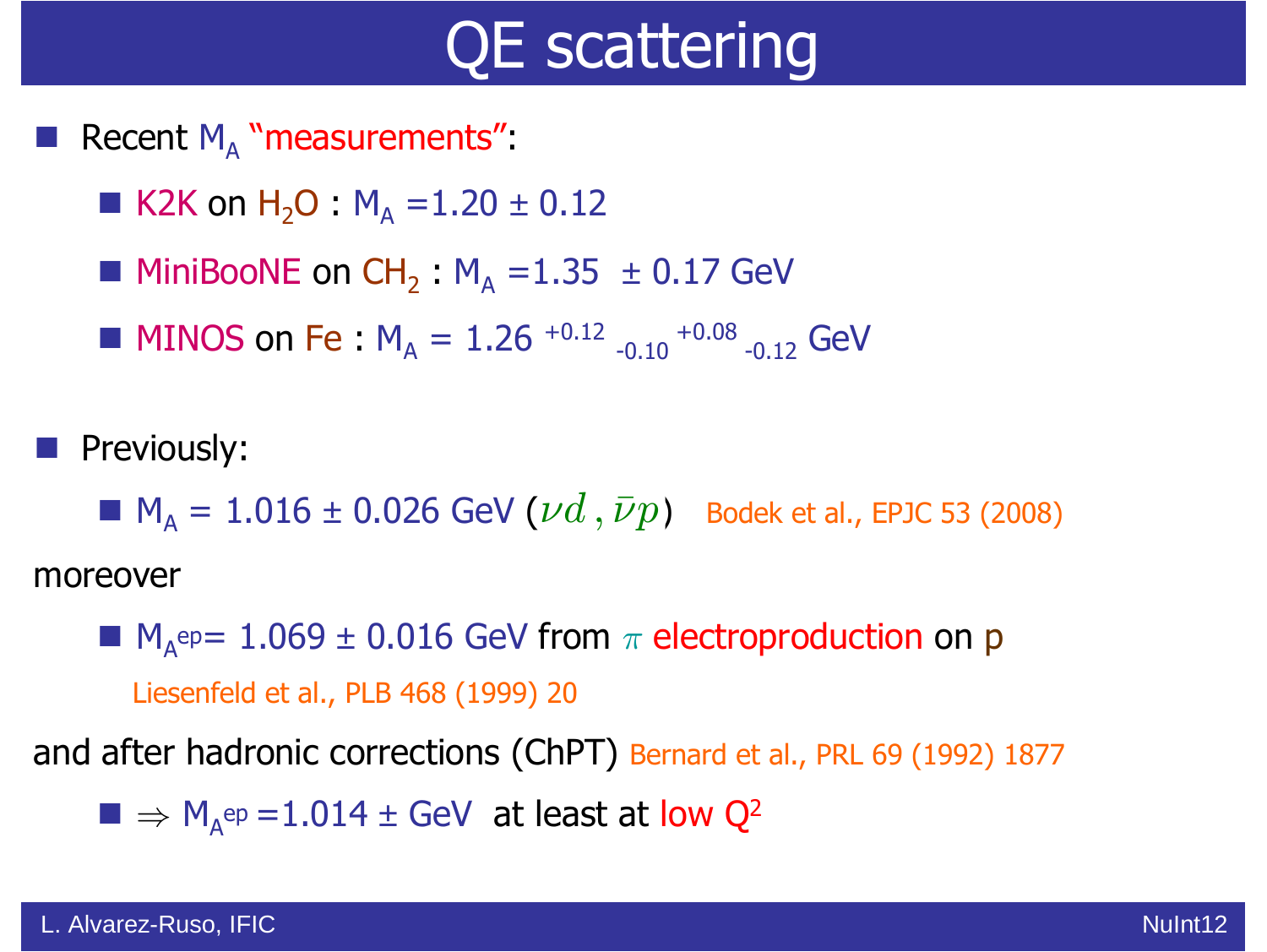- **Service Service Recent**  $M_A$  $_{\rm A}$  "measurements":
	- K2K on  $H_2O$  :  $M_A$  $_{\rm A}$  =1.20  $\pm$  0.12
	- **MiniBooNE** on CH  $_2$  :  $M_A$  $_{\rm A}$  =1.35  $\,\pm$  0.17 GeV
	- $\blacksquare$  MINOS on Fe :  $M_A$  $_{\rm A}$  = 1.26  $^{+0.12}$   $_{-0.10}$   $^{+0.08}$   $_{-0.12}$  GeV

**H** Have these experiments really measured M<sub>A</sub>?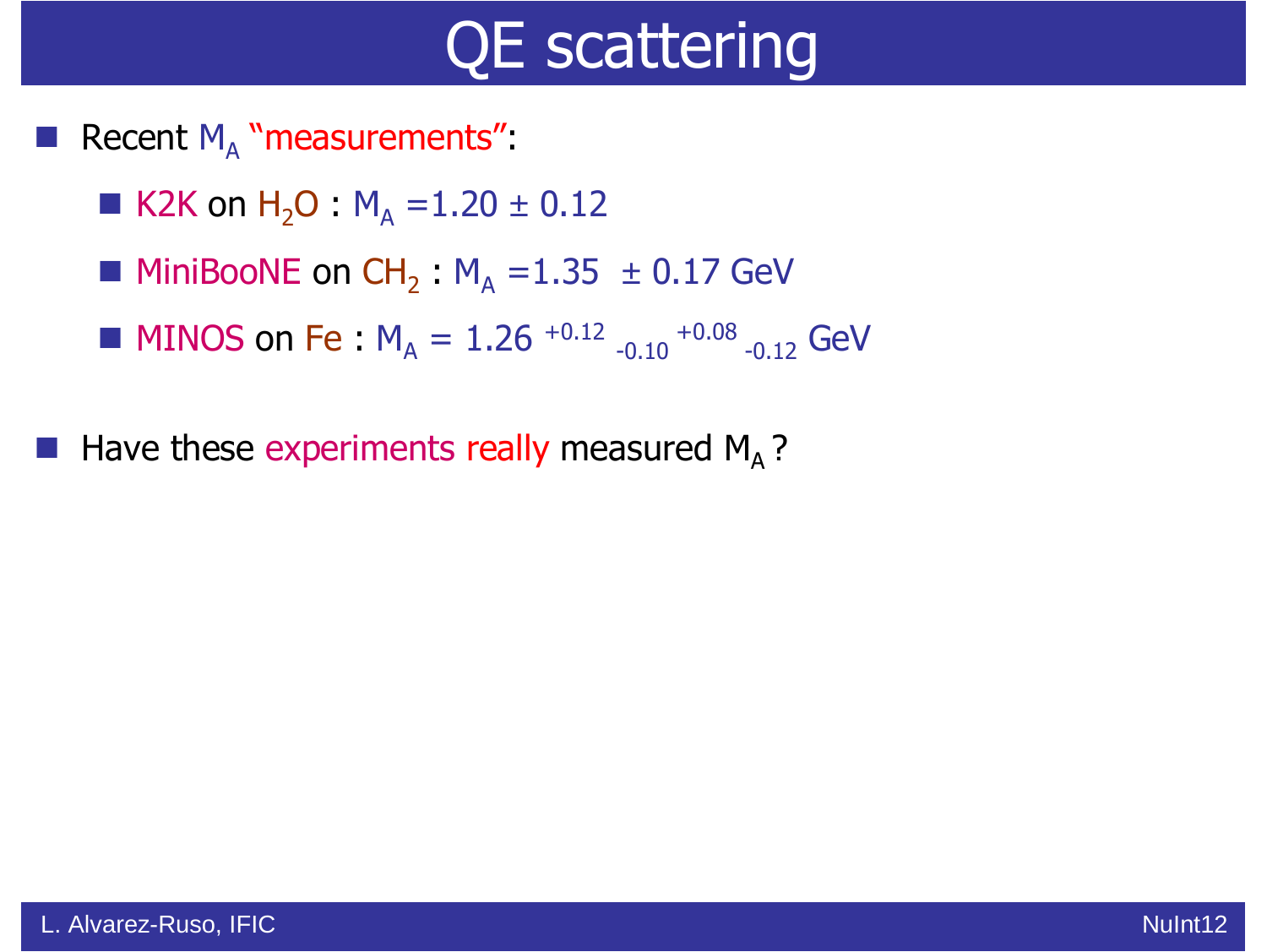- **Service Service** Recent  $M_A$  "measurements":
	- K2K on H<sub>2</sub>O : M<sub>A</sub> =1.20 ± 0.12
	- **MiniBooNE on**  $CH_2$ **:**  $M_A = 1.35 \pm 0.17$  GeV
	- **MINOS on Fe :**  $M_A = 1.26 +0.12$   $_{-0.10} +0.08$   $_{-0.12}$  GeV
- Have these experiments really measured  $M_A$ ?
	- $\blacksquare$  No, what has been measured is a parameter  $M_{A}$ eff
		- Specific for the Relativistic Global Fermi Gas model
		- Target dependent
		- **Flux dependent**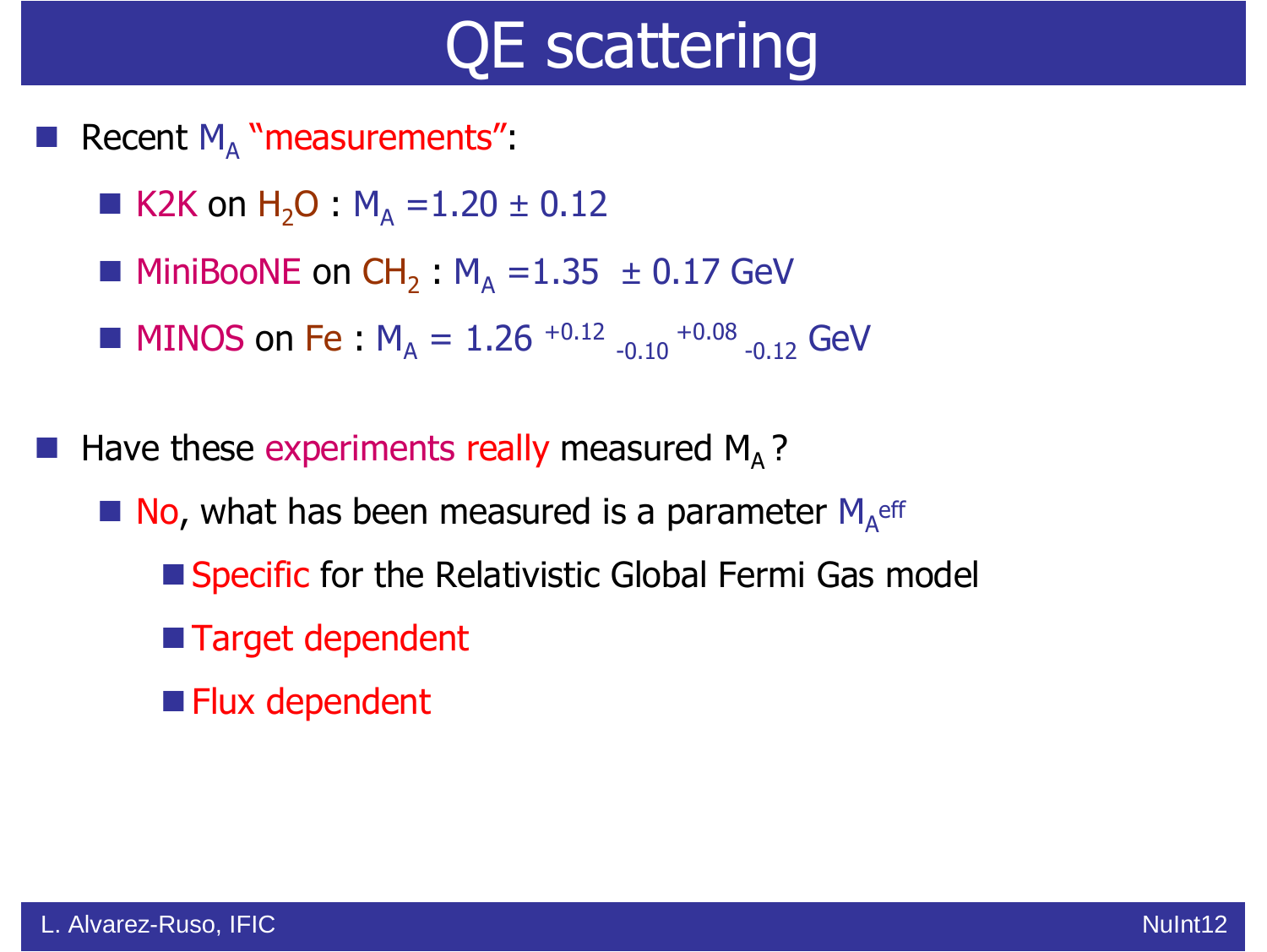#### The problem:



CCQE on  ${}^{12}C$ 

Source: Boyd et al., AIP Conf. Proc. 1189 Data: MiniBooNE, PRD 81, 092005 (2009)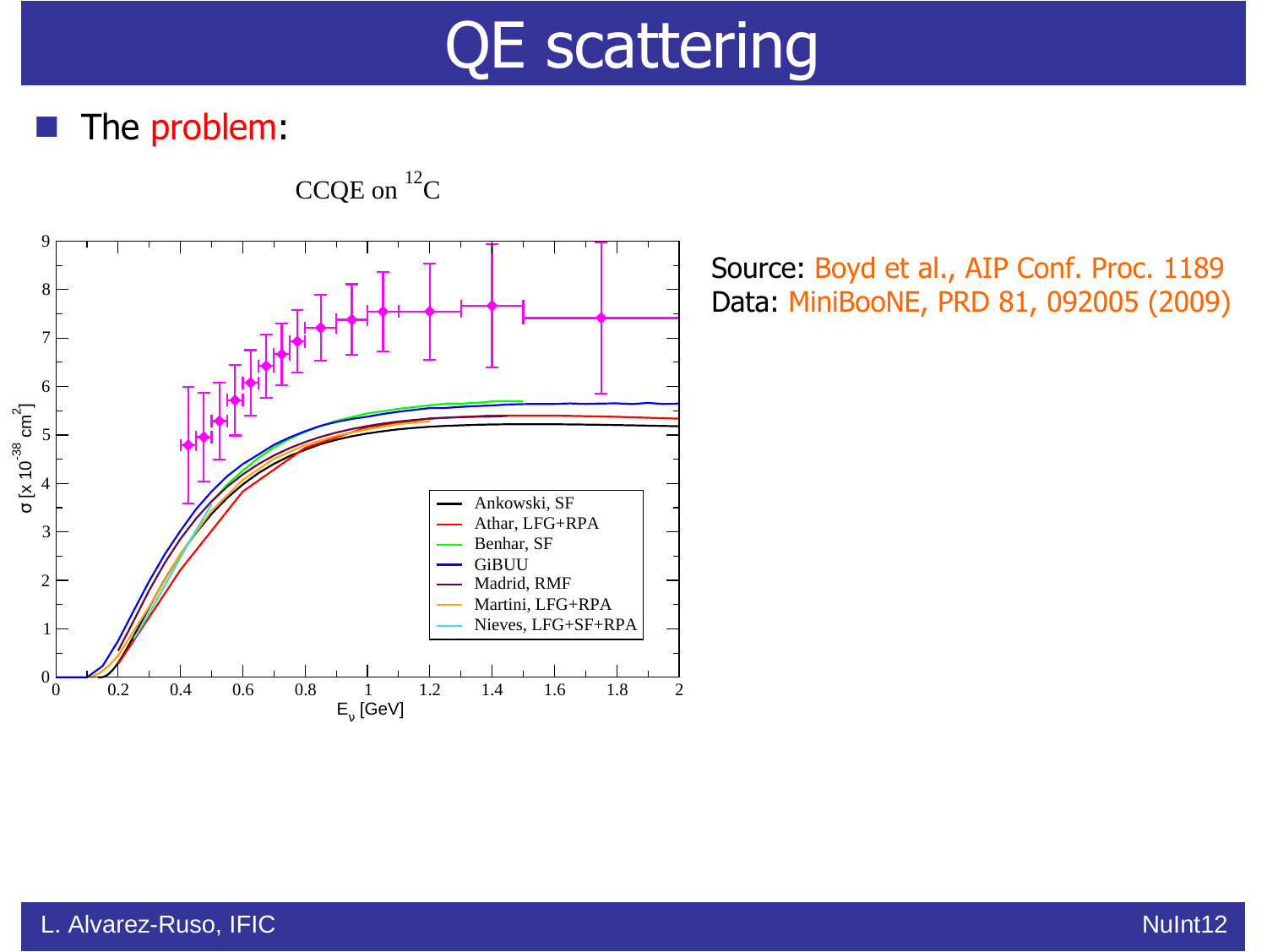- The solution:
- **Service Service**  multinucleon (2p2h) contributions
	- Martini et al., PRC 80 (2009)
	- Nieves et al., PRC 83 (2011)
	- Amaro et al., PLB 696 (2011)
- **Service Service**  $+$  RPA (important at low  $Q^2$ )



Correlation diagrams

J. Sobczyk @ NuFact12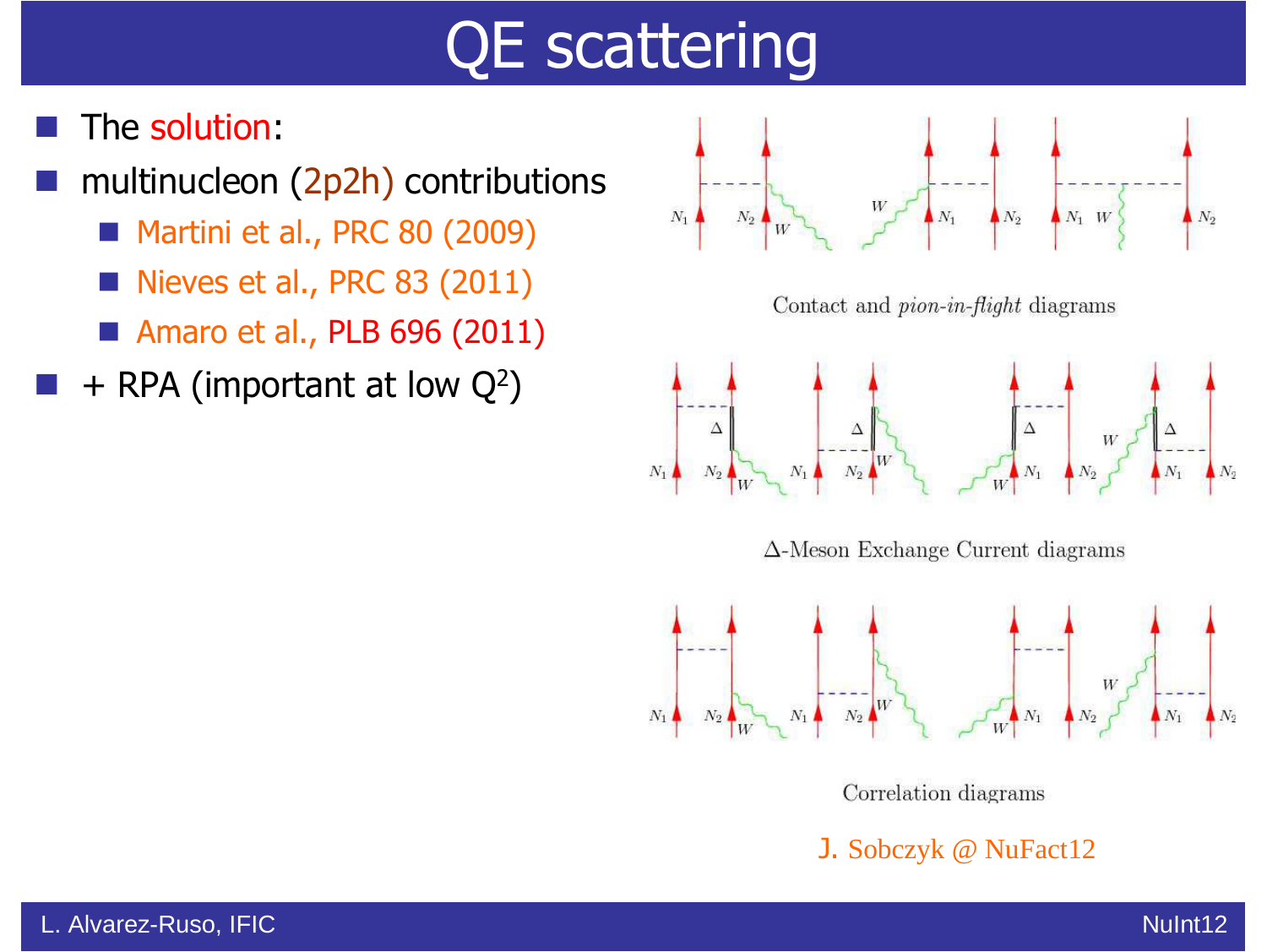- The solution:
- **Service Service**  multinucleon (2p2h) contributions
	- Martini et al., PRC 80 (2009)
	- Nieves et al., PRC 83 (2011)
	- Amaro et al.,
- **Service Service**  $+$  RPA (important at low  $Q^2$ )
- **Service Service**  Good agreement with MiniBooNE 2-D c.s. with  $\textsf{M}_{\textsf{A}}\sim 1$  GeV



 $N_2$  $N_1$  $N_1$  $\blacktriangle N_2$  $N_1$  W  $\blacktriangle N_2$  $W$ Contact and *pion-in-flight* diagrams Δ  $\Delta$  $\Delta$ W  $N_1$  $N_2$  $\Delta$ -Meson Exchange Current diagrams  $N_1$  $N_2$ Correlation diagrams

Sobczyk @ NuFact12

L. Alvarez-Ruso, IFIC Nunities and the control of the control of the control of the control of the control of the control of the control of the control of the control of the control of the control of the control of the con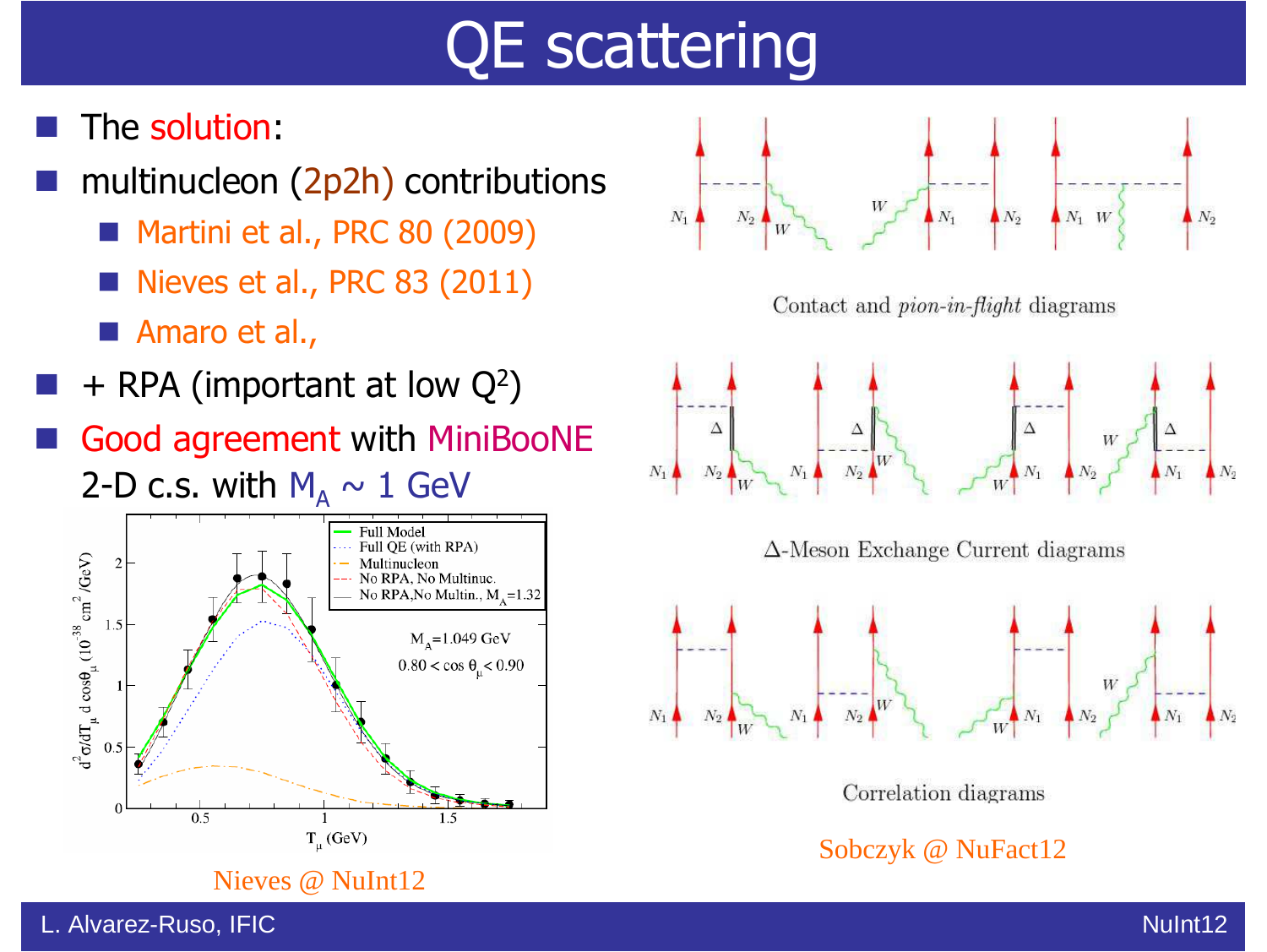

**Are T2K, MINER**<sub>V</sub>A, ArgoNeut, ... measuring (or going to measure)  $M_A$ ?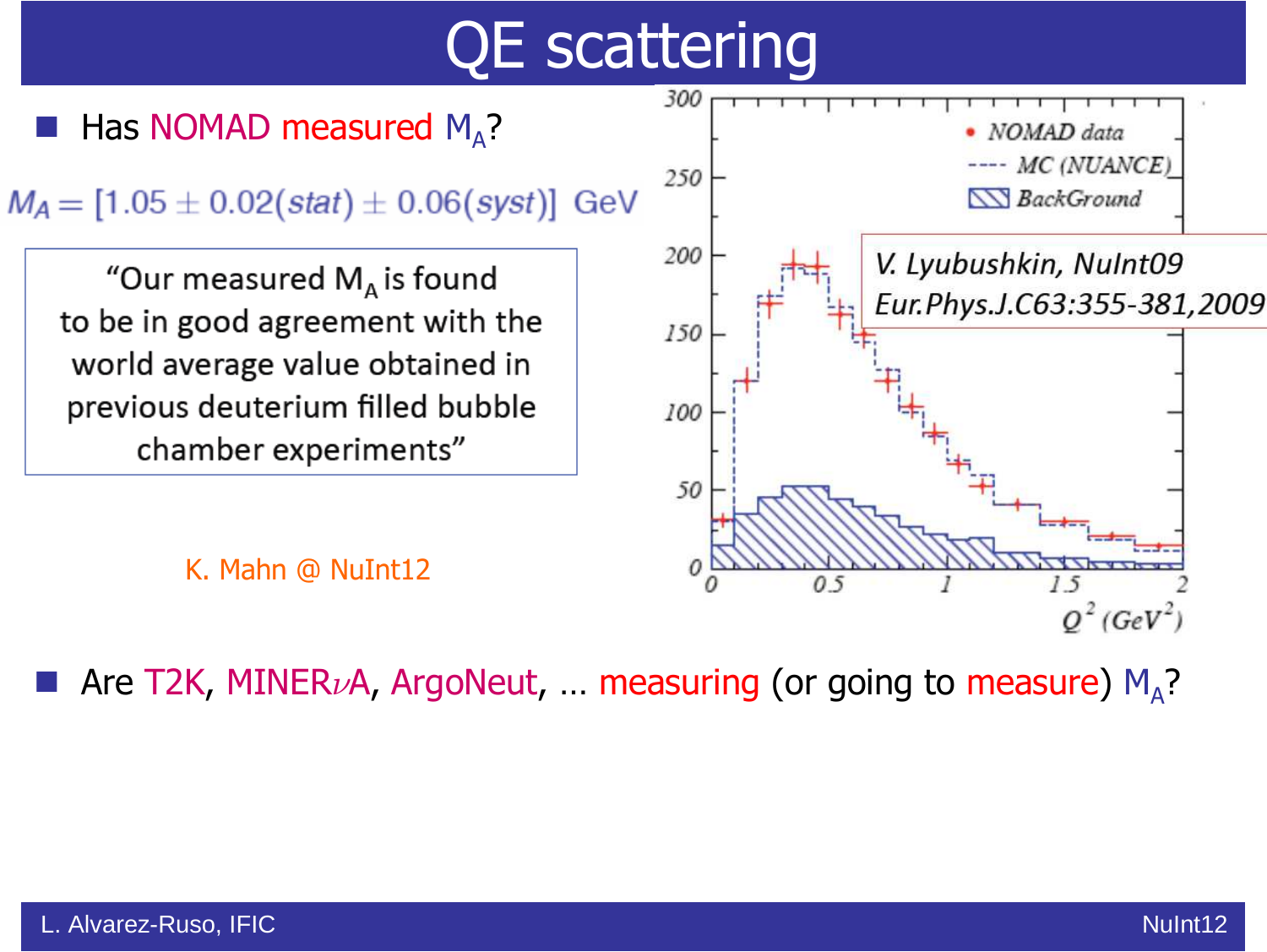

**Are T2K, MINER** $\nu$ A, ArgoNeut, ... measuring (or going to measure) M<sub>A</sub>?

#### **Service Service** My answer: A priory not

- Unless kinematics, cuts, etc suppress 2p2h contribution
- Perhaps 2-track analyses help...

#### L. Alvarez-Ruso, IFIC Nuncia and Alvarez-Ruso, IFIC Nulling and Alvarez-Ruso, Inc. Alvarez-Ruso, IFIC Nulling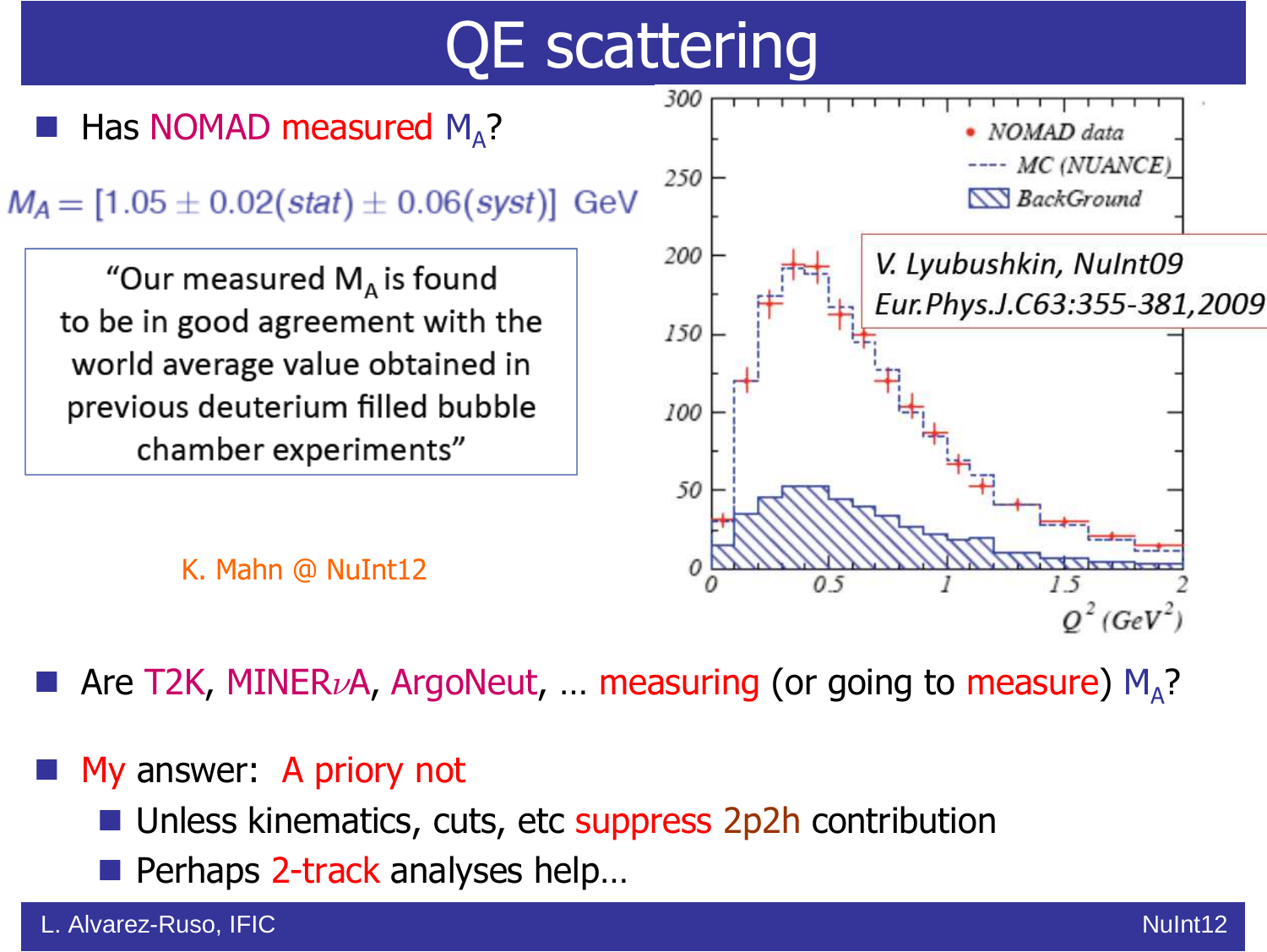

**Are T2K, MINER** $\nu$ A, ArgoNeut, ... measuring (or going to measure) M<sub>A</sub>?

**Service Service** My answer: MINER $\nu$ A with a H target  $\leftarrow$  YES  $MINER\nu A$  with a D target  $\leftarrow$  yes

"Even in a dilute system like deuterium MEC are important" Schiavilla@NuInt12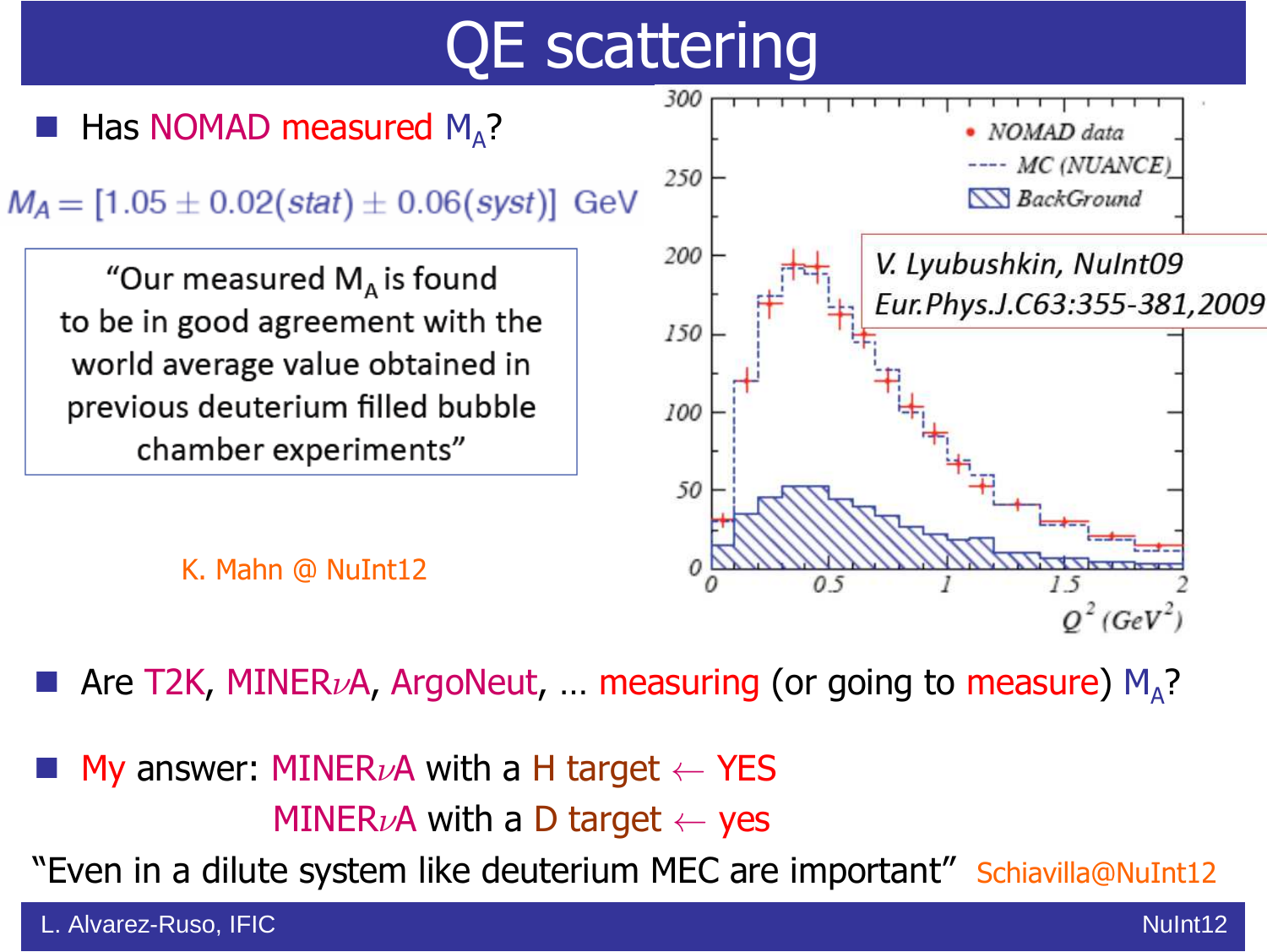- Implementing 2p2h models in MC generators
	- Difficult (but not impossible) task
	- i<br>List Existing theoretical models are (almost) directly applicable to T2K
	- **Much harder for MINER** $\nu$ A:
		- **Present models are not directly applicable**
		- High energy extensions are uncertain
		- $\blacksquare$  Minimal requirement: realistic  $\pi$  production model throughout the resonance region

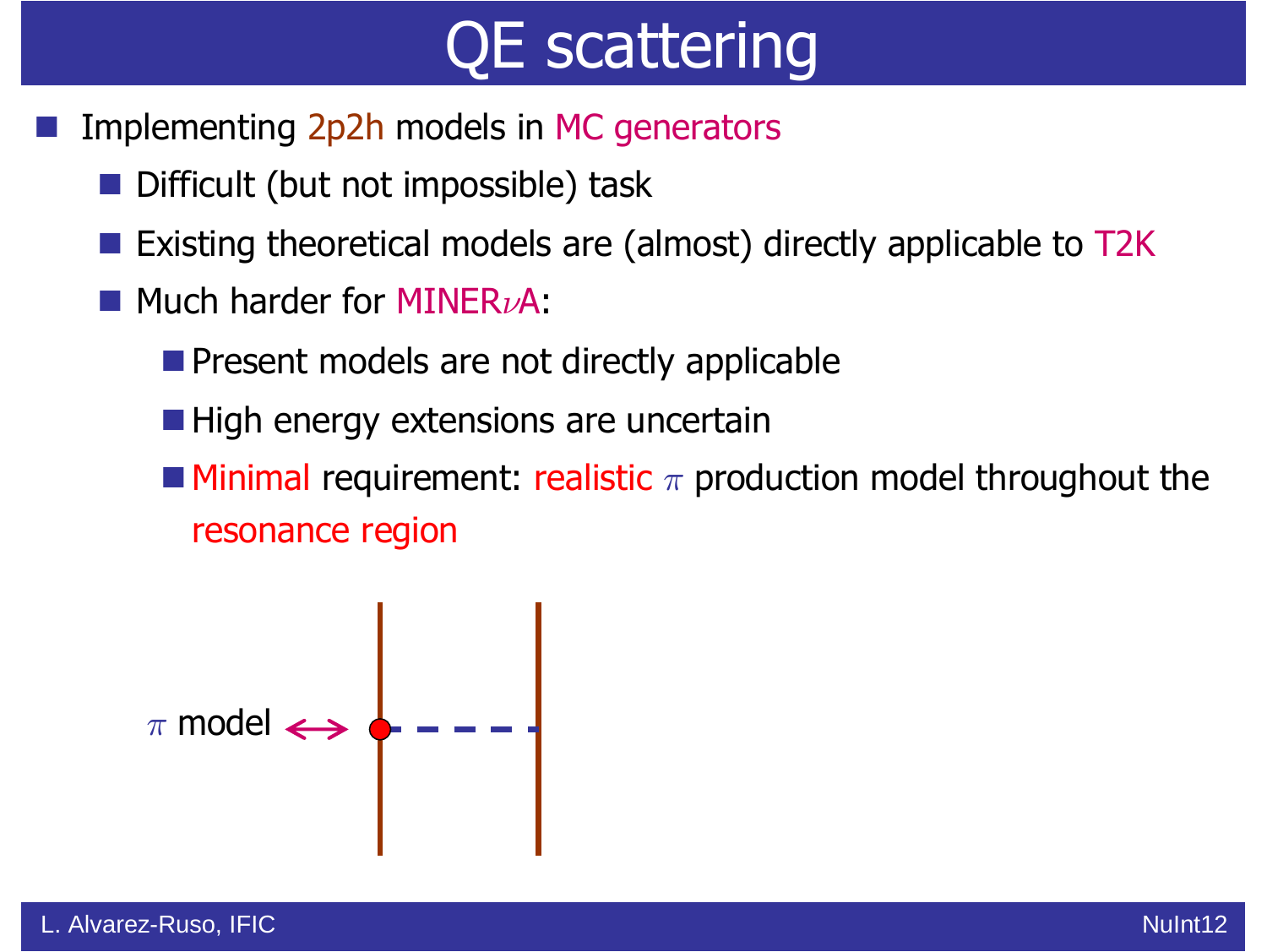- Implementing 2p2h models in MC generators
	- **First steps: toy models** 
		- $\blacksquare$  GiBUU  $\leftrightarrow$  constant matrix element
		- $\blacksquare$  NuWro  $\leftrightarrow$  Bodek
		- $\blacksquare$  GENIE  $\leftrightarrow$  Katori@NuInt12
	- **Problems with toy models** 
		- **Cannot be applied to different processes (e, photon, anti-** $\nu$ )
		- Once in, they will stay...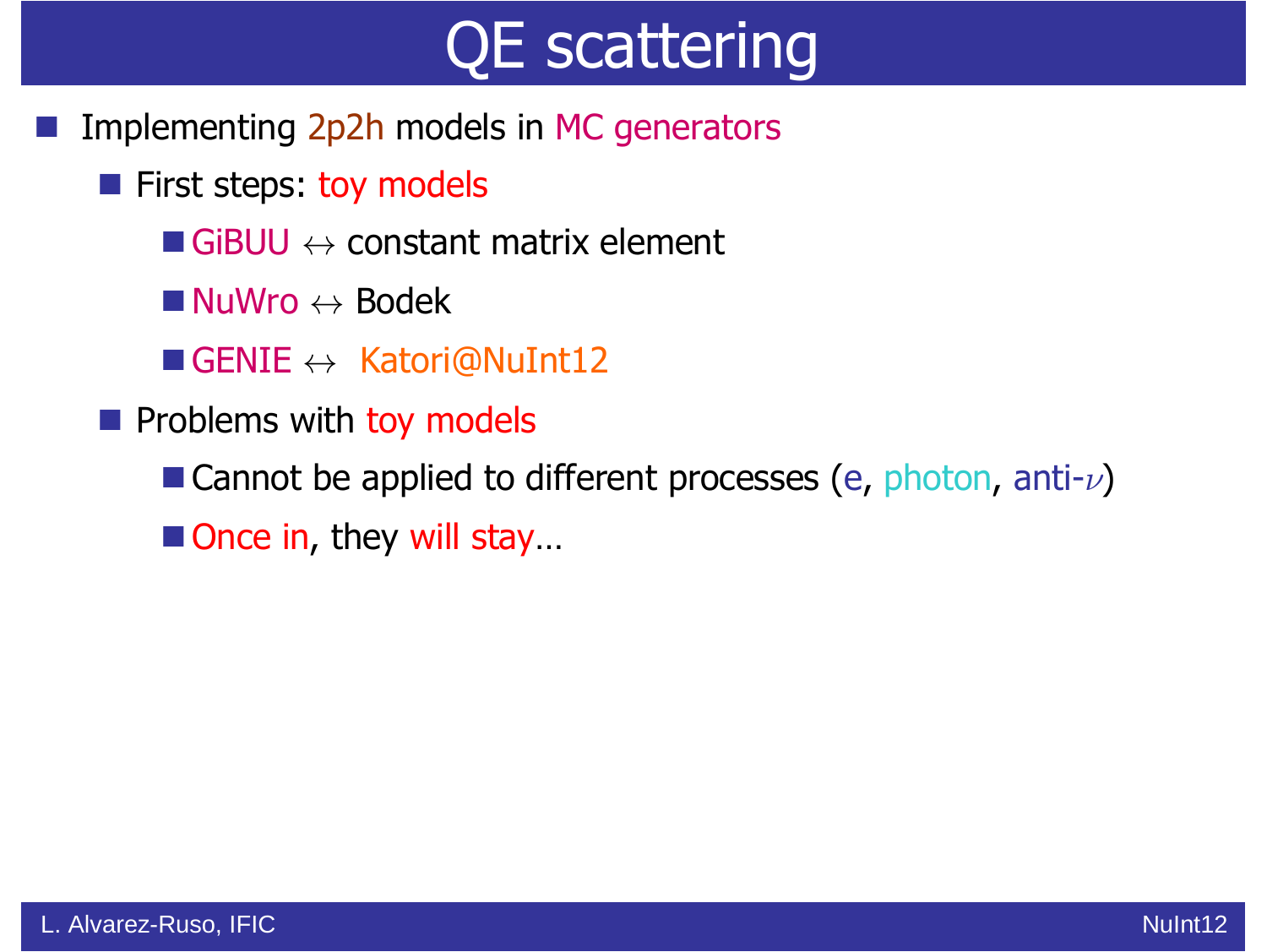Why bother? (Let's "measure"  $M_A$  in the ND)

- Such a CCQE model based in RFG with an effective  $M_A$  is wrong
- Not accurate flavor ( $\mu \rightarrow e$ ) extrapolation Morfin@NuInt12
- **2p2h contributions lead to incorrect**  $\nu$  energy determination



L. Alvarez-Ruso, IFIC Nuncia and Alvarez-Ruso, IFIC Nulling and Alvarez-Ruso, Inc. Alvarez-Ruso, IFIC Nulling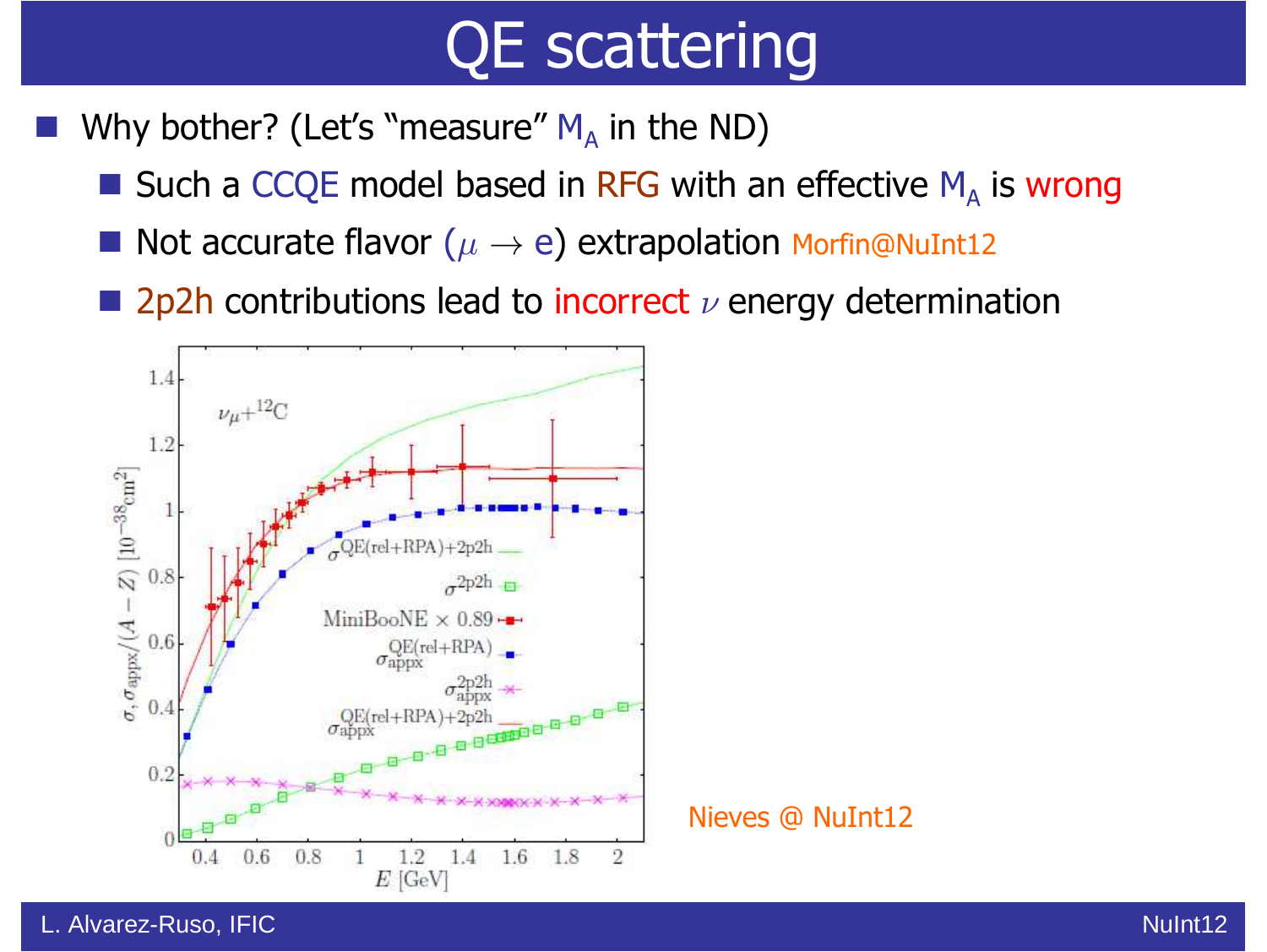- Why bother? (Let's "measure"  $M_A$  in the ND)
	- Such a CCQE model based in RFG with an effective  $M_A$  is wrong
	- Not accurate flavor ( $\mu \rightarrow e$ ) extrapolation Morfin@NuInt12
	- **2p2h contributions lead to incorrect**  $\nu$  energy determination
	- in<br>Lin Different cross sections have an impact in the achievable precision of oscillation parameters Meloni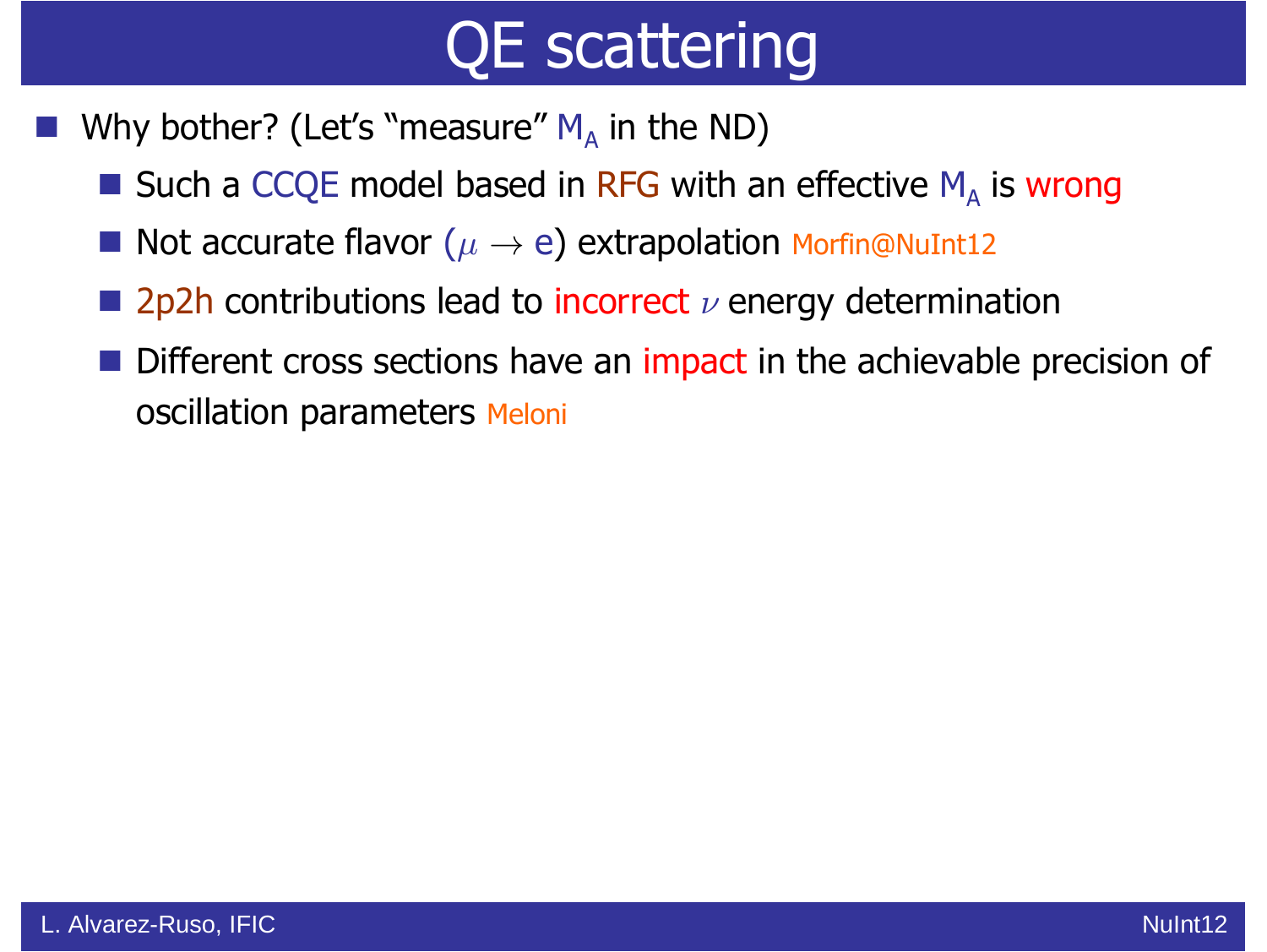#### Model discrimination at work!

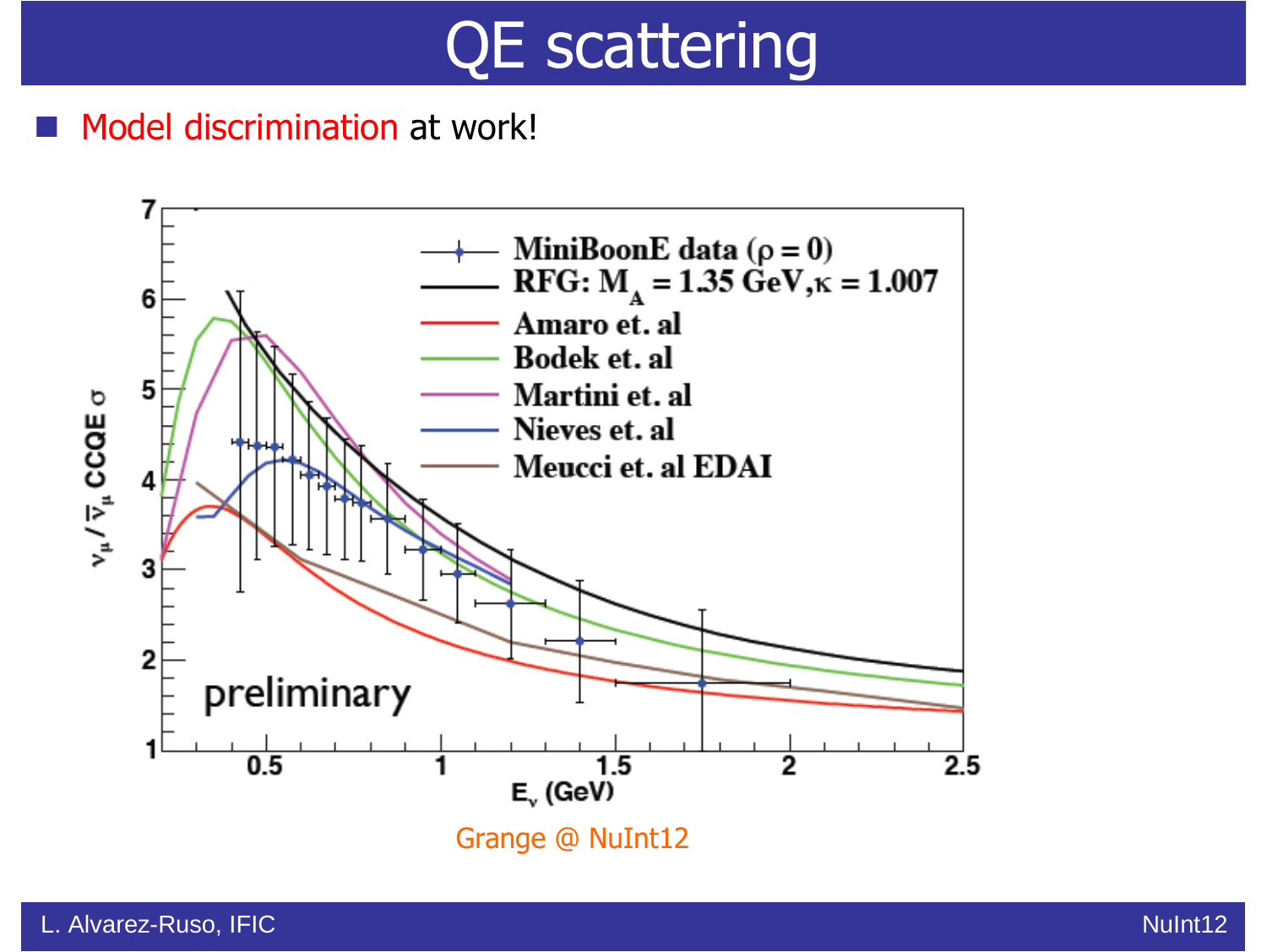State of the art calculations describe better the data without FSI<br> $v_{\mu}N \rightarrow \mu \bar{\tau} \pi^* N$ 



- **Transport**
- 13 resonances
- **Expending Propagation**
- contribution from DIS
- Cascade
- 2 resonances
- No resonance propagation
- No DIS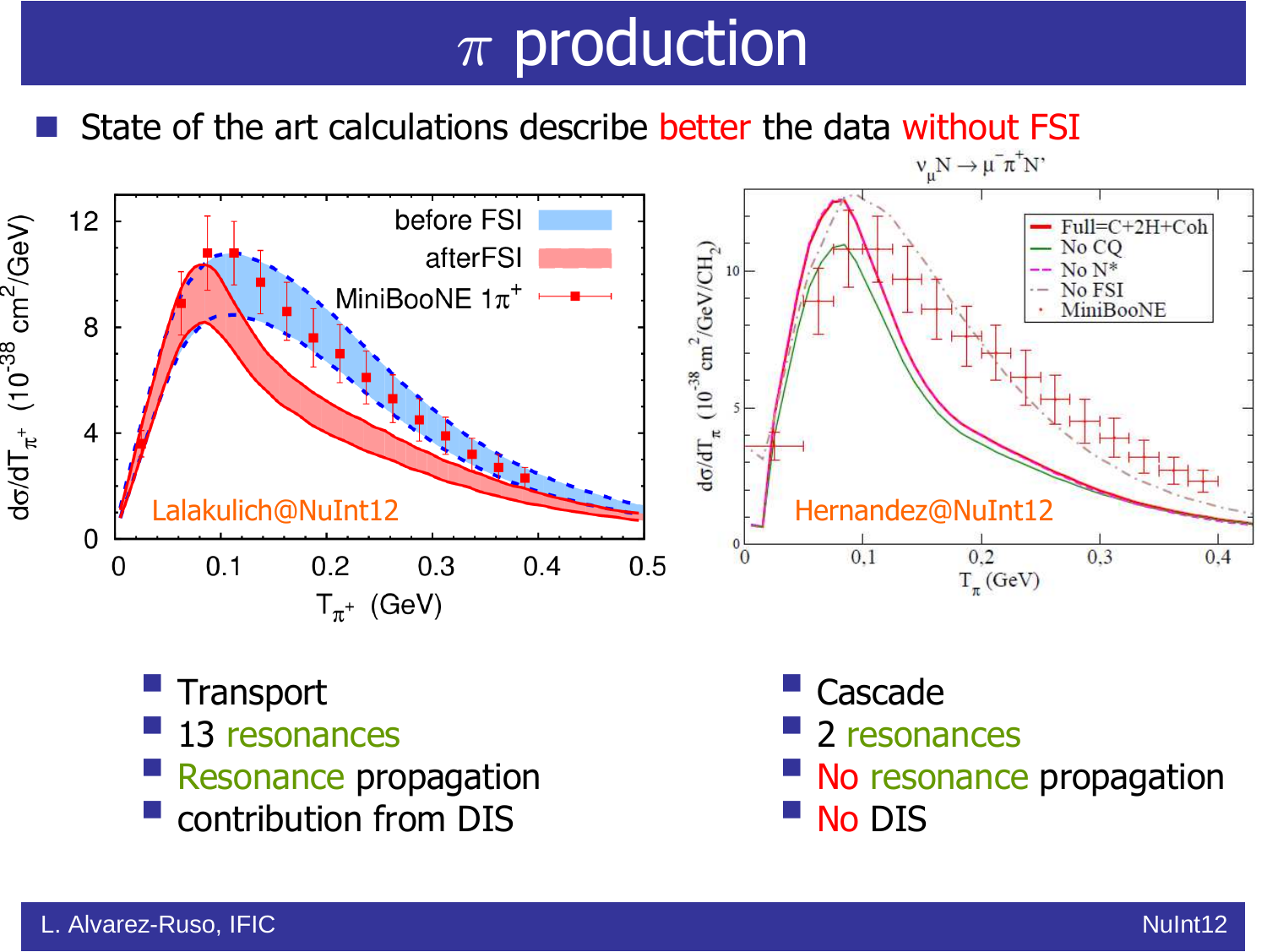State of the art calculations describe better the data without FSI<br> $v_{\text{N}} \rightarrow \mu \bar{\pi}^0 N$ 



**Service Service** Possible problems in:

- $\blacksquare$   $\pi$  production model on the nucleon
- **nd medium modifications of amplitudes**
- **FSI**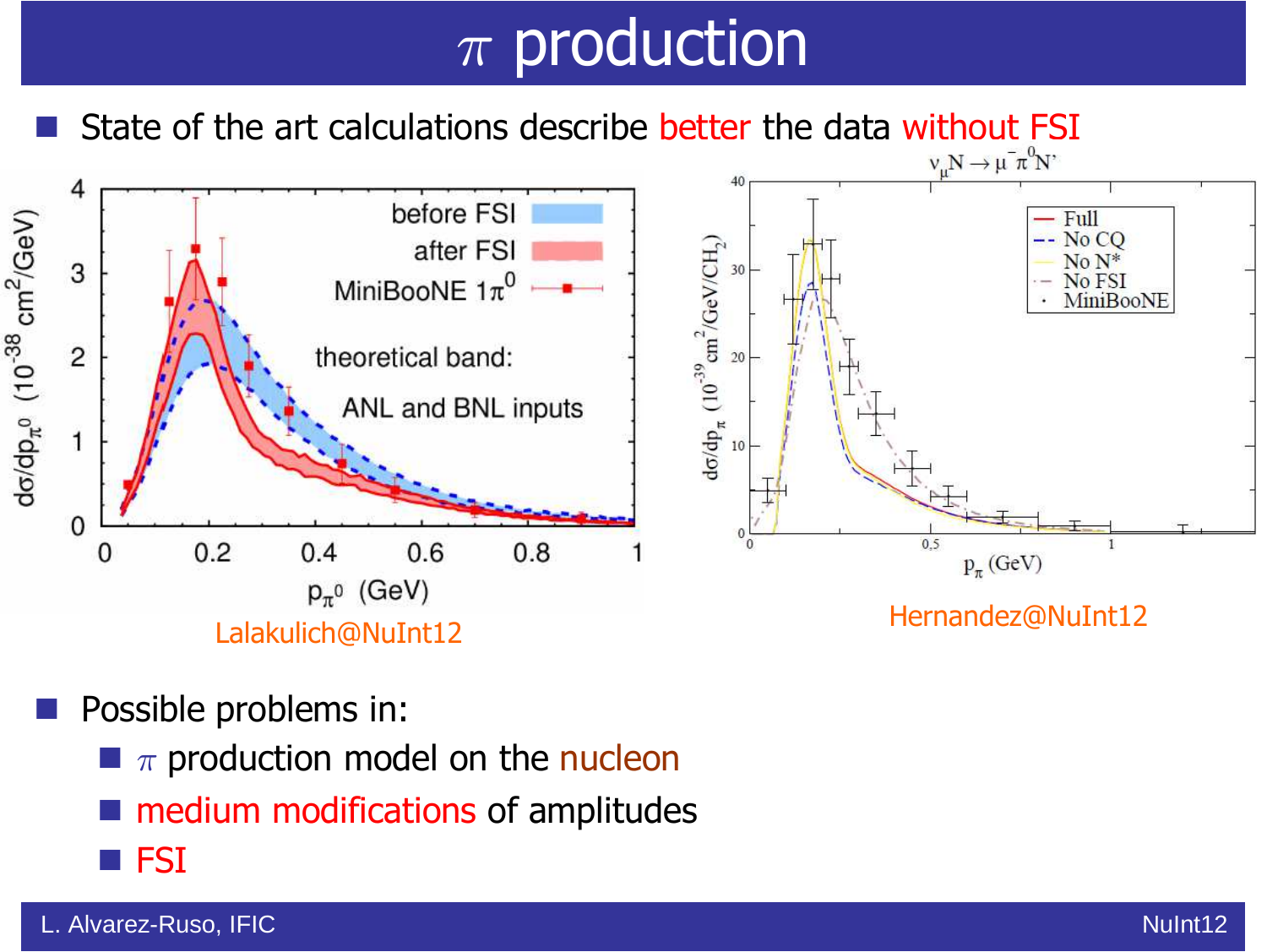#### **Service Service** GENIE vs GiBUU NC $\pi$ <sup>o</sup>



Dytman@NuInt12

Largest discrepancies seem to be in the cross sections before FSI

At the nucleon level, both compatible with ANL/BNL data!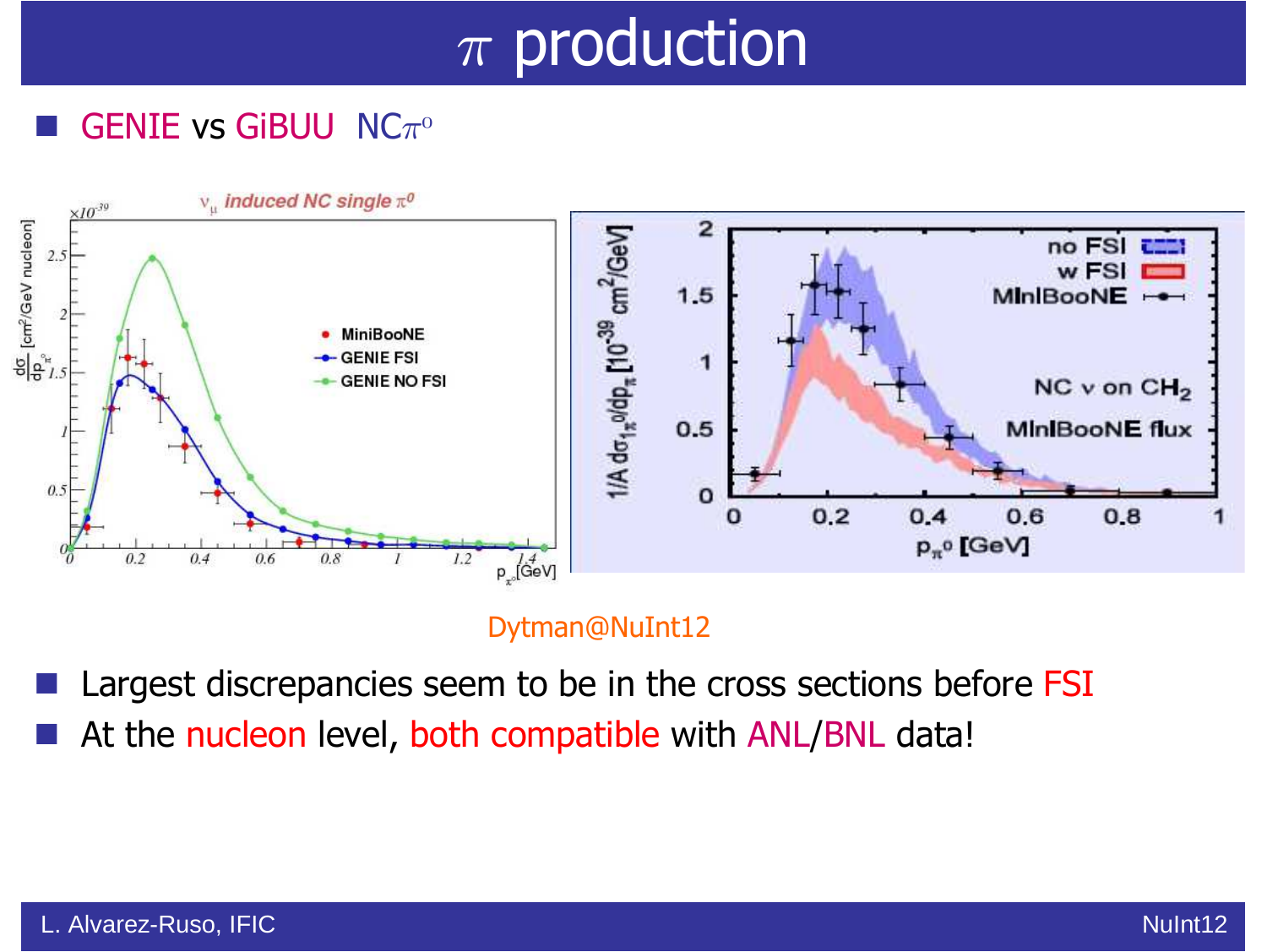

Boyd et al., AIP Conf. Proc. 1189

- Large differences at the nucleon level
	- non-resonant background
	- **N-Resonance transition form factors (vector and axial)**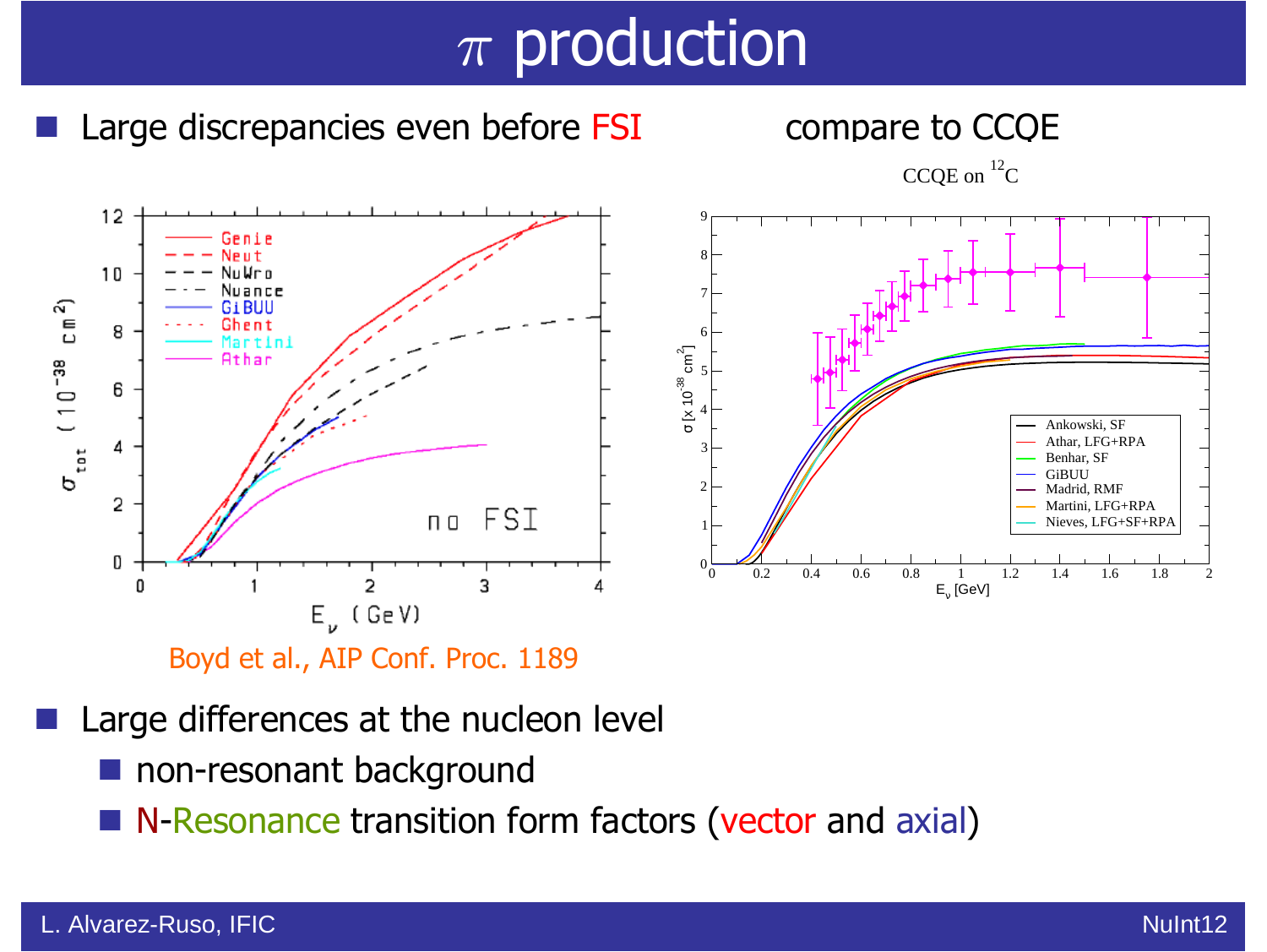Large discrepancies even before FSI

Rodrigues@NuInt12 (backup)



- er<br>19 non-resonant background
- N-Resonance transition form factors (vector and axial)
- ANL/BNL data not particularly helpful...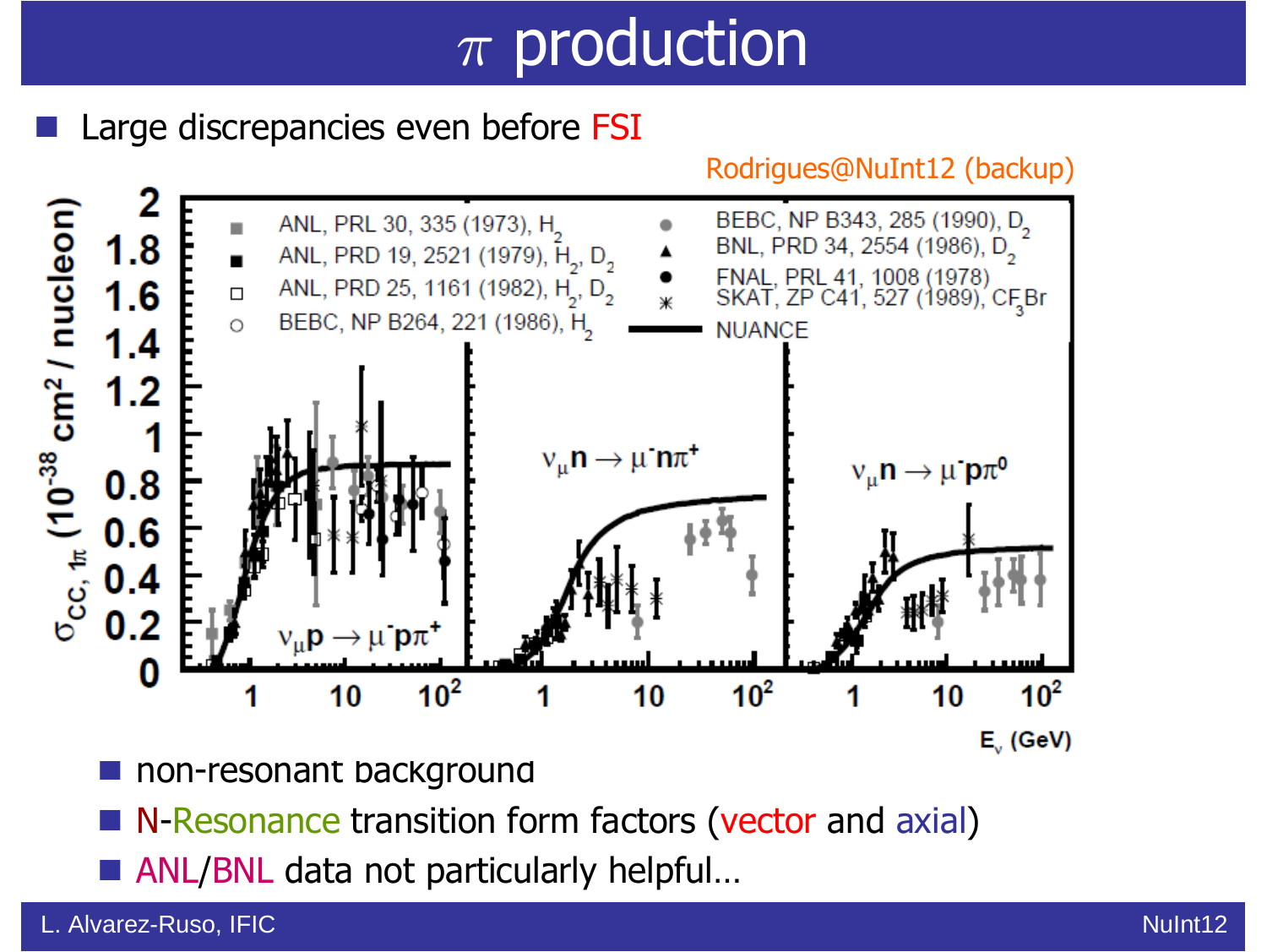Large discrepancies even before FSI

Rodrigues@NuInt12 (backup)



- er<br>19 non-resonant background
- N-Resonance transition form factors (vector and axial)
- ANL/BNL data not particularly helpful...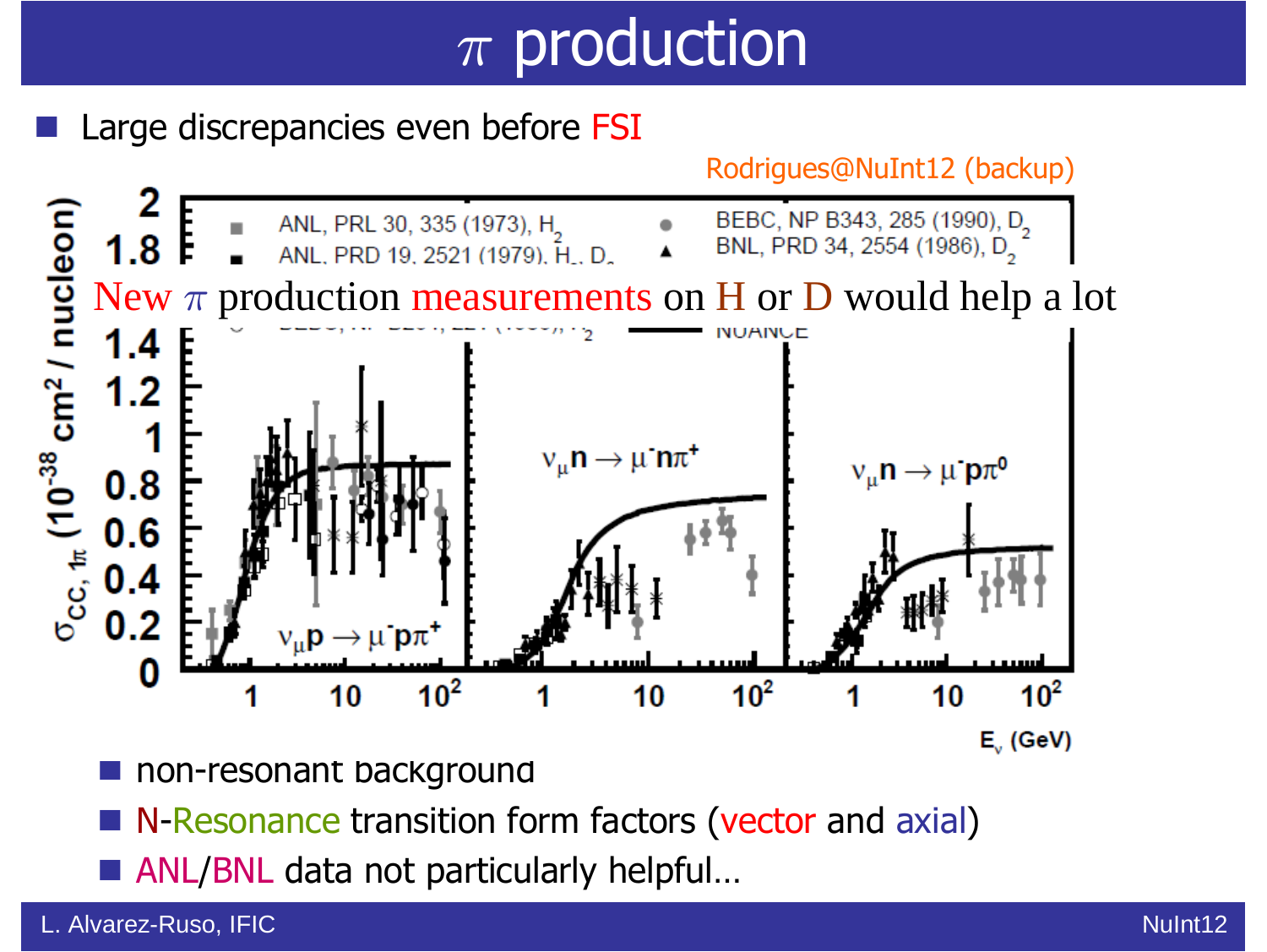Large discrepancies even before FSI



Boyd et al., AIP Conf. Proc. 1189

- Large differences at the nucleon level
	- non-resonant background
	- N-Resonance transition form factors (vector and axial)
	- $\blacksquare$   $\triangle$ (1232) in medium modification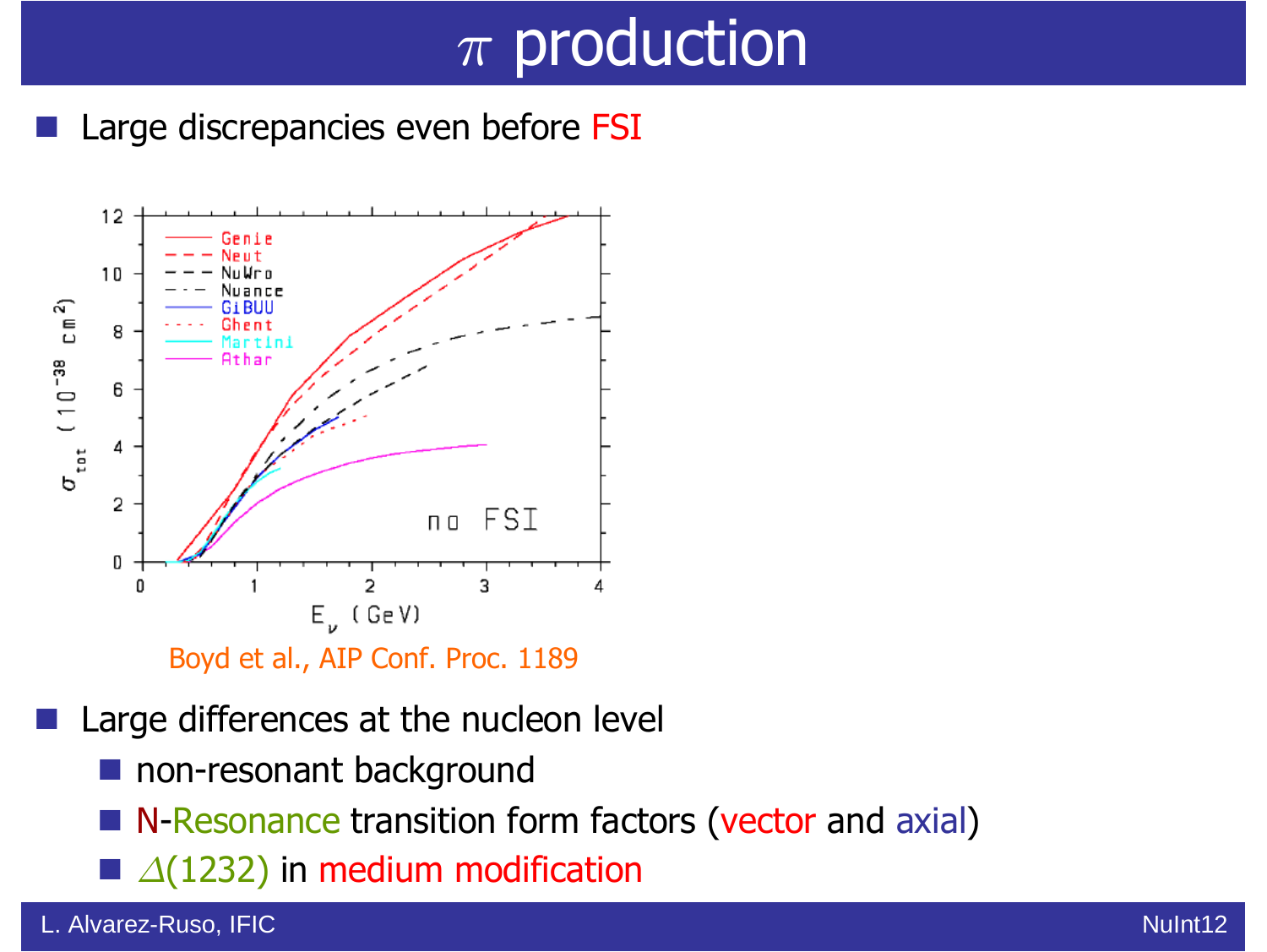- **Service Service** For  $\pi$  production in nucleons: theoretical models (including MC) should (al least) agree on:
	- Threshold behavior (dictated by chiral symmetry of QCD)
	- **Electromagnetic N-Resonance transition properties (helicity** amplitudes or form factors) ← data and analyses available from<br>rhatan\_elactrer\_conttering photon, electron scattering
- Dynamical coupled channel (DCC) Nakamura@NuInt12
	- Starting point: very accurate description (based on data) of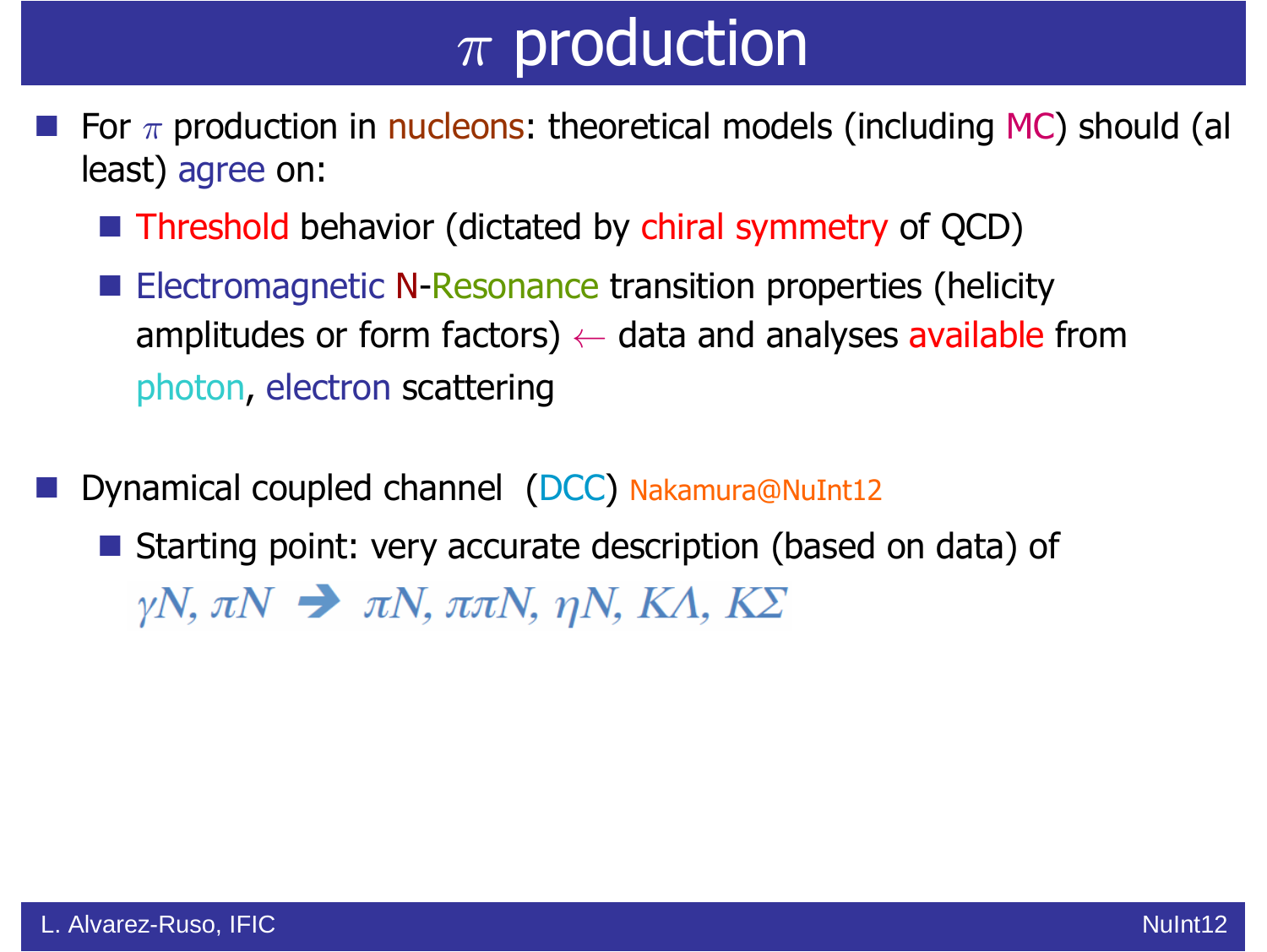**Service Service** For  $\pi$  production in nucleons: theoretical models (including MC) should (al least) agree on:



■ using PCAC (at  $Q^2 \rightarrow 0$ ):

**Service Service** another indication that R&S is not realistic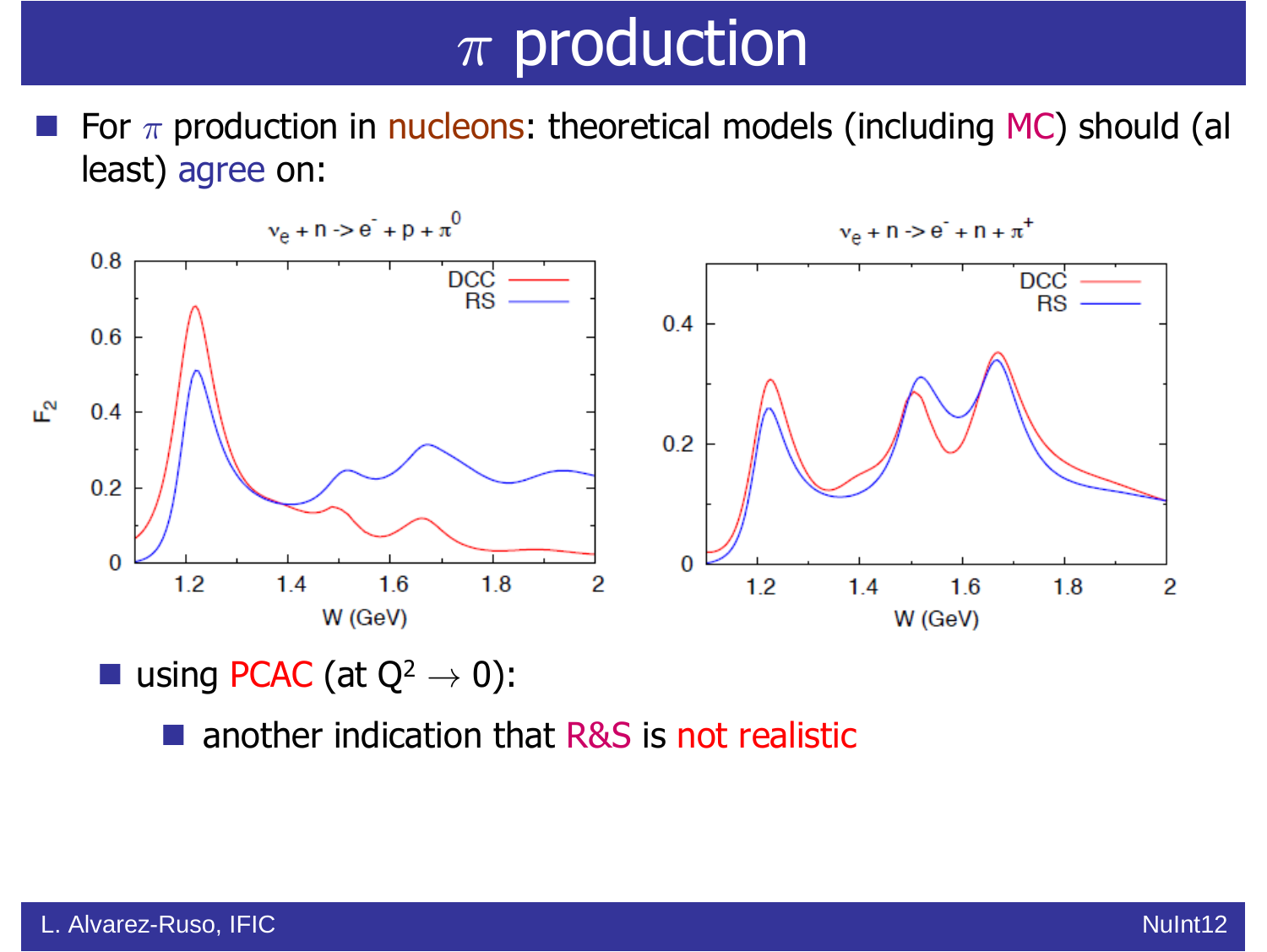- **Service Service** For  $\pi$  production in nucleons: theoretical models (including MC) should (al least) agree on:
	- Threshold behavior (dictated by chiral symmetry of QCD)
	- **Electromagnetic N-Resonance transition properties (helicity** amplitudes or form factors) ← data and analyses available from<br>rhatan\_elactrer\_conttering photon, electron scattering
- Dynamical coupled channel (DCC) Nakamura@NuInt12
	- Starting point: very accurate description (based on data) of  $\gamma N$ ,  $\pi N \rightarrow \pi N$ ,  $\pi \pi N$ ,  $\eta N$ ,  $K\Lambda$ ,  $K\Sigma$
	- using PCAC (at  $Q^2 \rightarrow 0$ ):
	- **Deyond PCAC: resonance axial properties are unknown**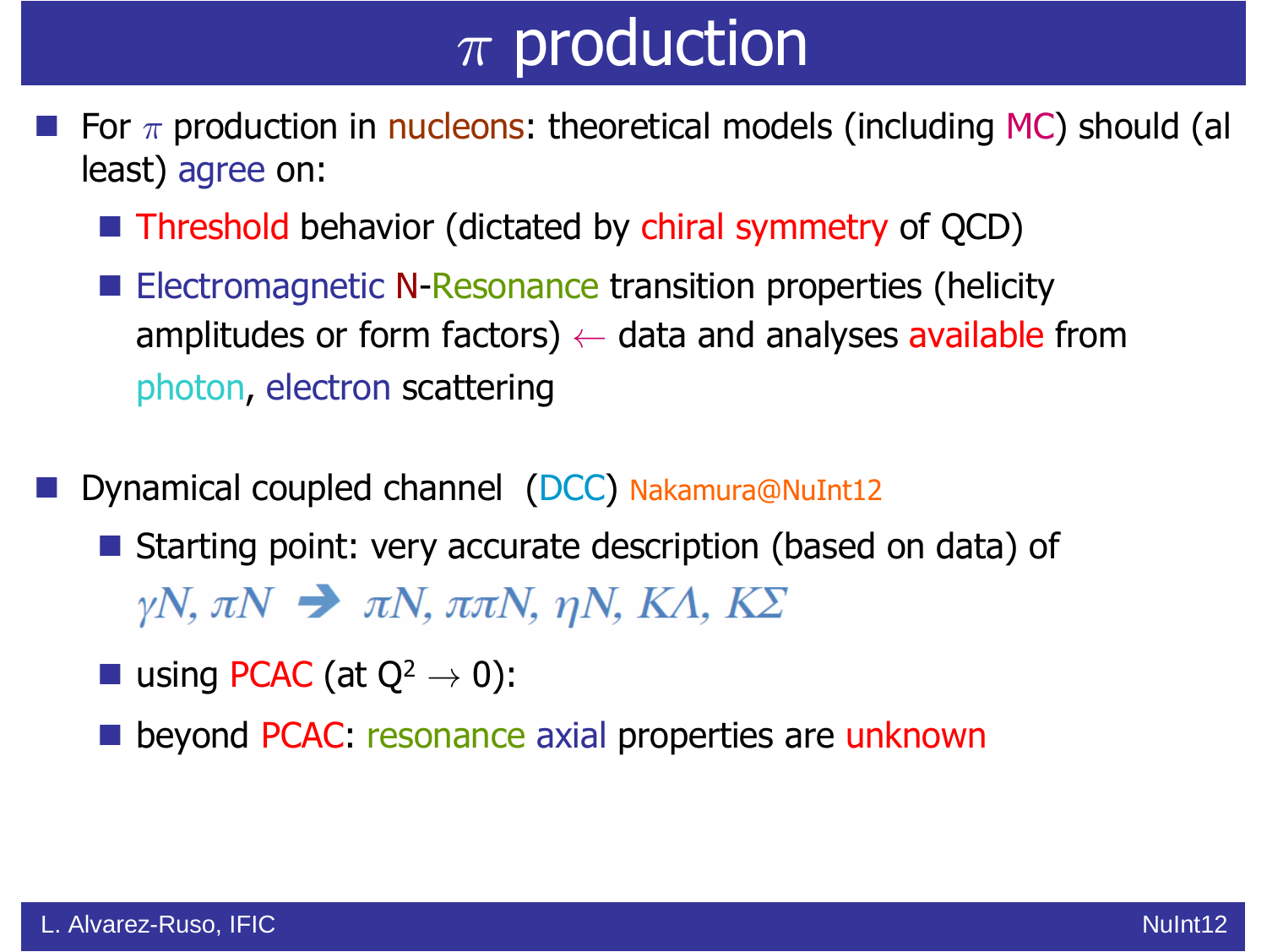### ${\cal T}$

- **Service Service** For  $\pi$  production in nucleons: the 0.6  $\frac{1}{2}$  including MC least) agree on: least) agree on:
	-
	- Electromagnetic N-Resonance  $\frac{1}{2}$  1.5  $\left\{\begin{array}{ccc} 1.5 & \frac{1}{2} & \frac{1}{2} & \frac{1}{2} \\ \frac{1}{2} & \frac{1}{2} & \frac{1}{2} & \frac{1}{2} \\ \frac{1}{2} & \frac{1}{2} & \frac{1}{2} & \frac{1}{2} \end{array}\right\}$ amplitudes or form factors) ←photon, electron scattering
- **FSI** model comparison to  $\pi$  photoproduction

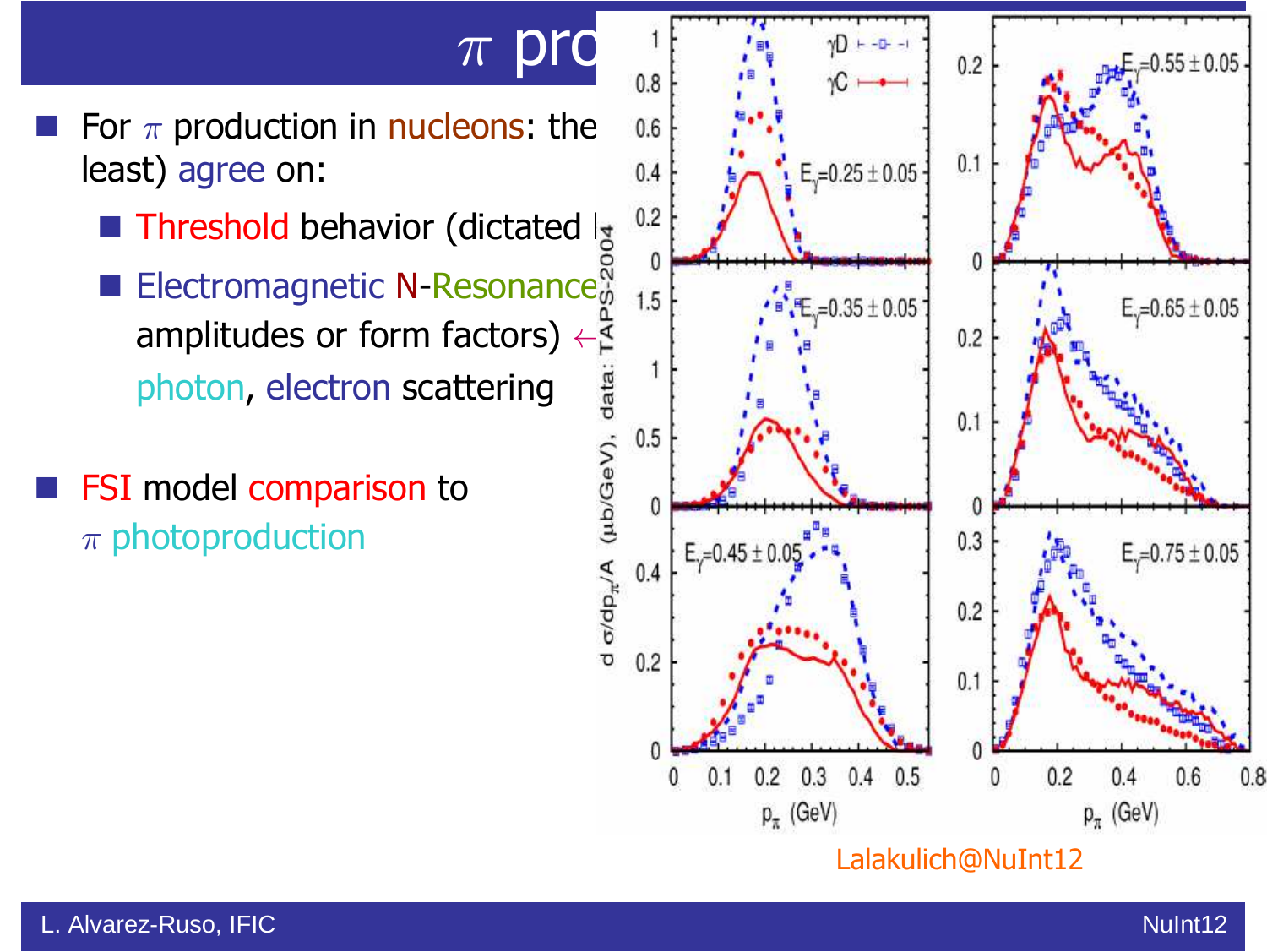# Other inelastic channels

Photon emission in NC interactions:

**Easier than**  $\pi$  production (no FSI)

 $\nu(\bar{\nu}) \, N \rightarrow \nu(\bar{\nu}) \, \gamma \, N$ <br> $\nu(\bar{\nu}) \, A \rightarrow \nu(\bar{\nu}) \, \gamma \, X$  $\nu(\bar{\nu})\,A \to \nu(\bar{\nu})\,\gamma\,X$ 

- in<br>Lin Carries all uncertainties present in N-R axial transitions
- Benefits from any improvement in  $\pi$  production on the nucleon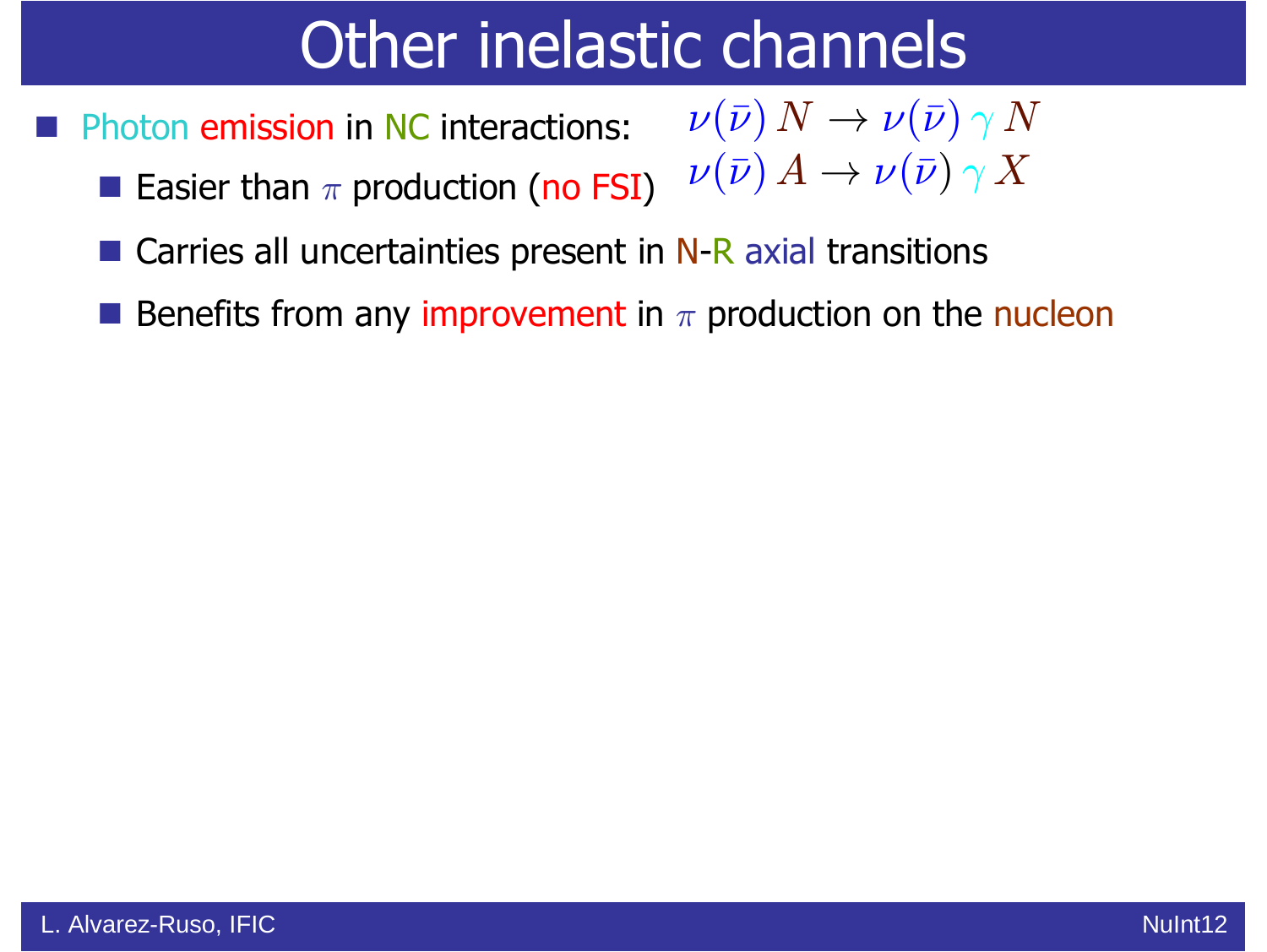### Other inelastic channels

Singe K production Athar@NuInt12

 $\nu_l + p \rightarrow l^- + K^+ + p$  $\nu_l + n \rightarrow l^- + K^0 + p$  $\nu_l + n \rightarrow l^- + K^+ + n$ 

$$
\overline{\nu}_l + p \rightarrow l^+ + K^- + p
$$
  

$$
\overline{\nu}_l + p \rightarrow l^+ + \overline{K}^0 + n
$$
  

$$
\overline{\nu}_l + n \rightarrow l^+ + K^- + n
$$

Associated strangeness production

$$
\nu_{l}n \to l^{-}K^{0}\Sigma^{+}
$$
  
\n
$$
\nu_{l}n \to l^{-}K^{+}\Lambda^{0}
$$
  
\n
$$
\nu_{l}n \to l^{-}K^{+}\Sigma^{0}
$$
  
\n
$$
\nu_{l}p \to l^{-}K^{+}\Sigma^{+}
$$

$$
\overline{\nu_l p \to l^+ \Sigma^- K^+}
$$
\n
$$
\overline{\nu_l p \to l^+ \Lambda^0 K^0}
$$
\n
$$
\overline{\nu_l p \to l^+ \Sigma^0 K^0}
$$
\n
$$
\overline{\nu_l n \to l^+ \Sigma^0 K^-}
$$

**Service Service** Eta production:

$$
\nu_e(k) + N(p) \to e^-(k') + N'(p') + \eta(p_\eta)
$$
  

$$
\bar{\nu}_e(k) + N(p) \to e^+(k') + N'(p') + \eta(p_\eta)
$$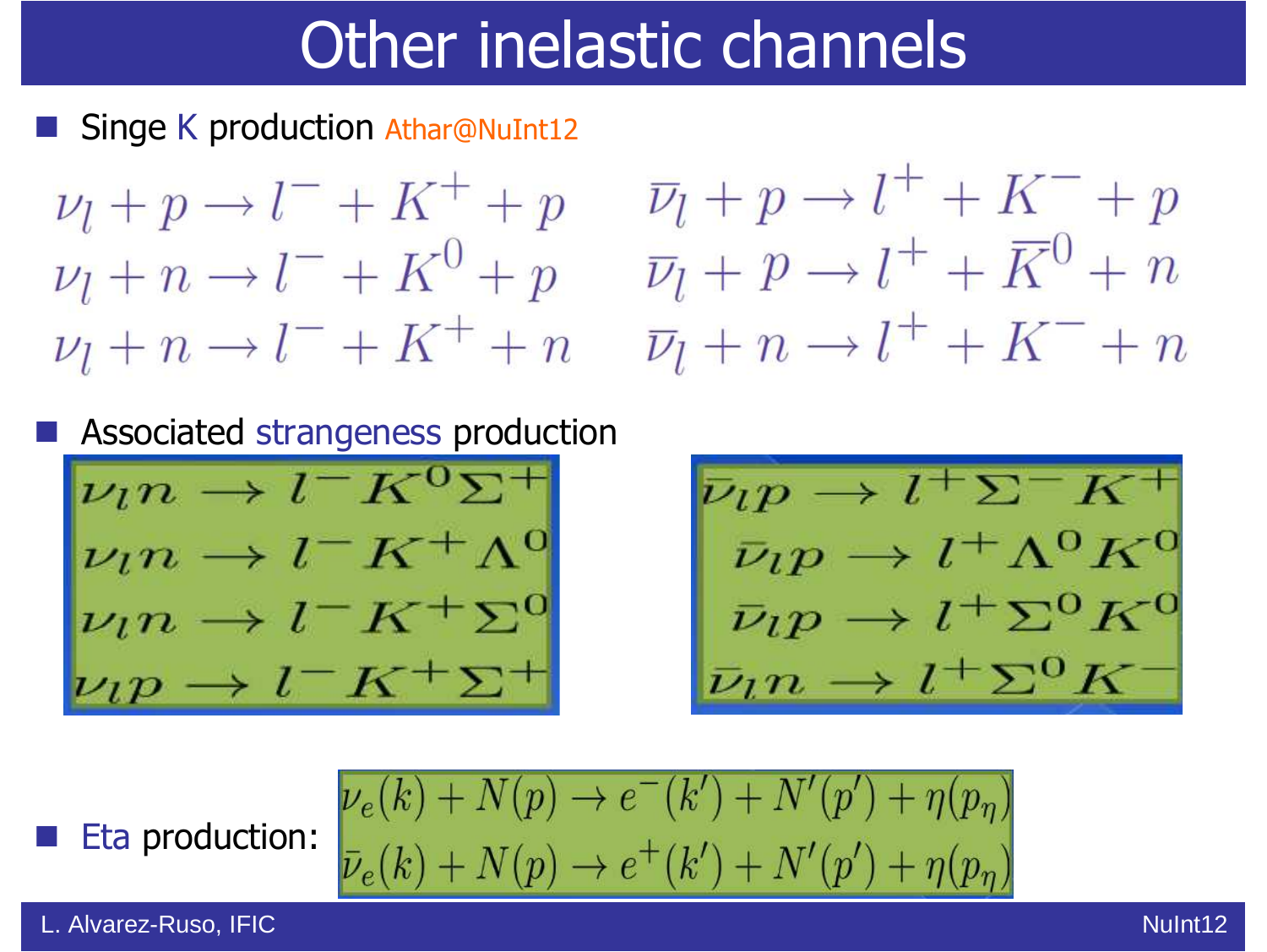### Other inelastic channels

- Single K, associated strangeness, single eta production Athar@NuInt12
	- Advanced calculations close to threshold
	- Chiral amplitudes + resonances
- **Service Service** Nakamura et al. will also study these processes

However:

- Will these reactions be really analyzed at Minerva ?
- **Service Service**  Would it be possible to investigate the axial structure of the hadrons involved?
- **FSI could obscure substantially the results**

"strangeness changing events are clearly outnumbered by kaons produced through DIS" Lalakulich et al., PRC86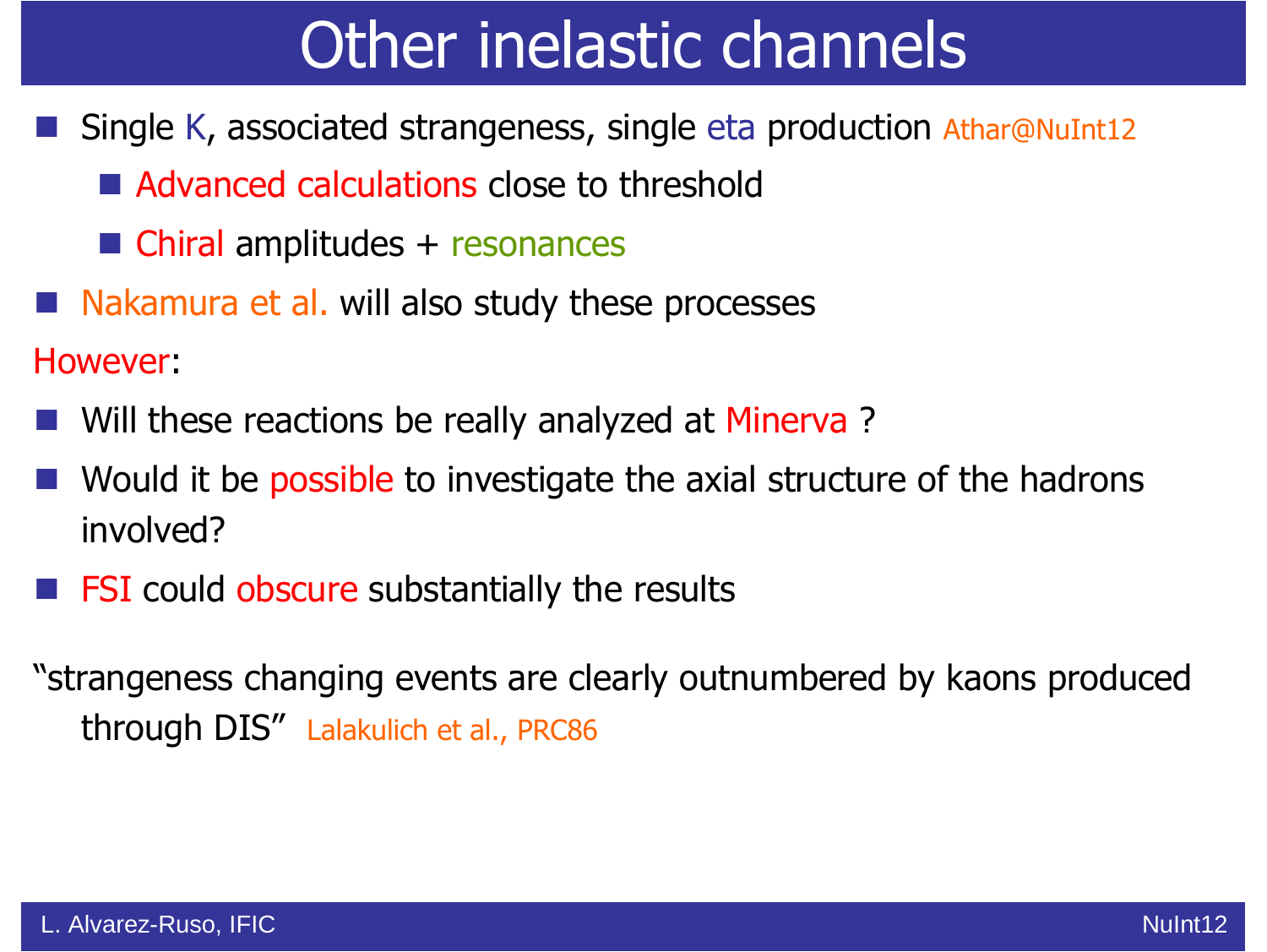# Shallow inelastic scattering

- Several experiments (Minerva, NOvA, MINOS, ArgoNeut) (will be) running in this energy range
- Complex dynamics:
	- **Many mechanisms contribute**
	- i<br>List Non-resonant terms unknown
	- **Nontrivial interplay between** resonances and DIS
- Surprisingly good agreement with inclusive MINOS data



MiniBooNE **NOvA MINOS**  $12<sub>C</sub>$  $12<sub>C</sub>$  $56$ Fe bart of total cross section  $0.8$ ΩF  $0.6$ pions **DIS**  $0.4$  $0.2$ Lalakulich@NuInt12 $\Omega$  $\langle E_v \rangle$ , GeV  $0.8$  $2.0$  $5.0$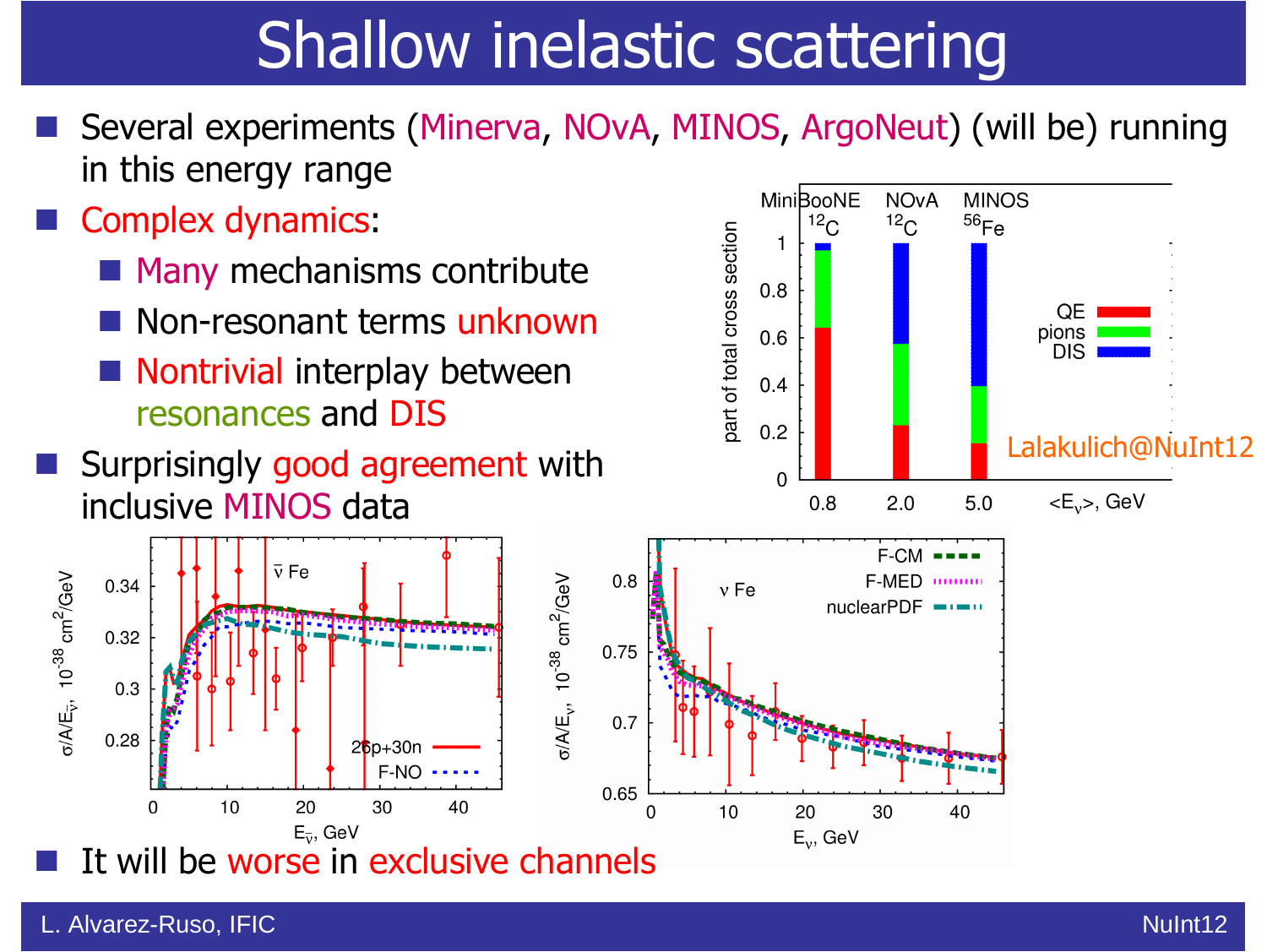### Deep inelastic scattering

- Ongoing effort to extract PDF from eN, eA,  $\nu$  N,  $\nu$ A in different kinematic regions: large x has large uncertainties
- The best way to look at  $d/u$  is with (anti) $\nu$
- **Service Service** Nuclear effects can be encoded in the PDF
- **Service Service** Finding: Nuclear effects at the parton level are different for  $\nu$ A and  $\pm A$ 
	- Due to presence of the axial current?
- Systematic experimental study is needed: Minerva